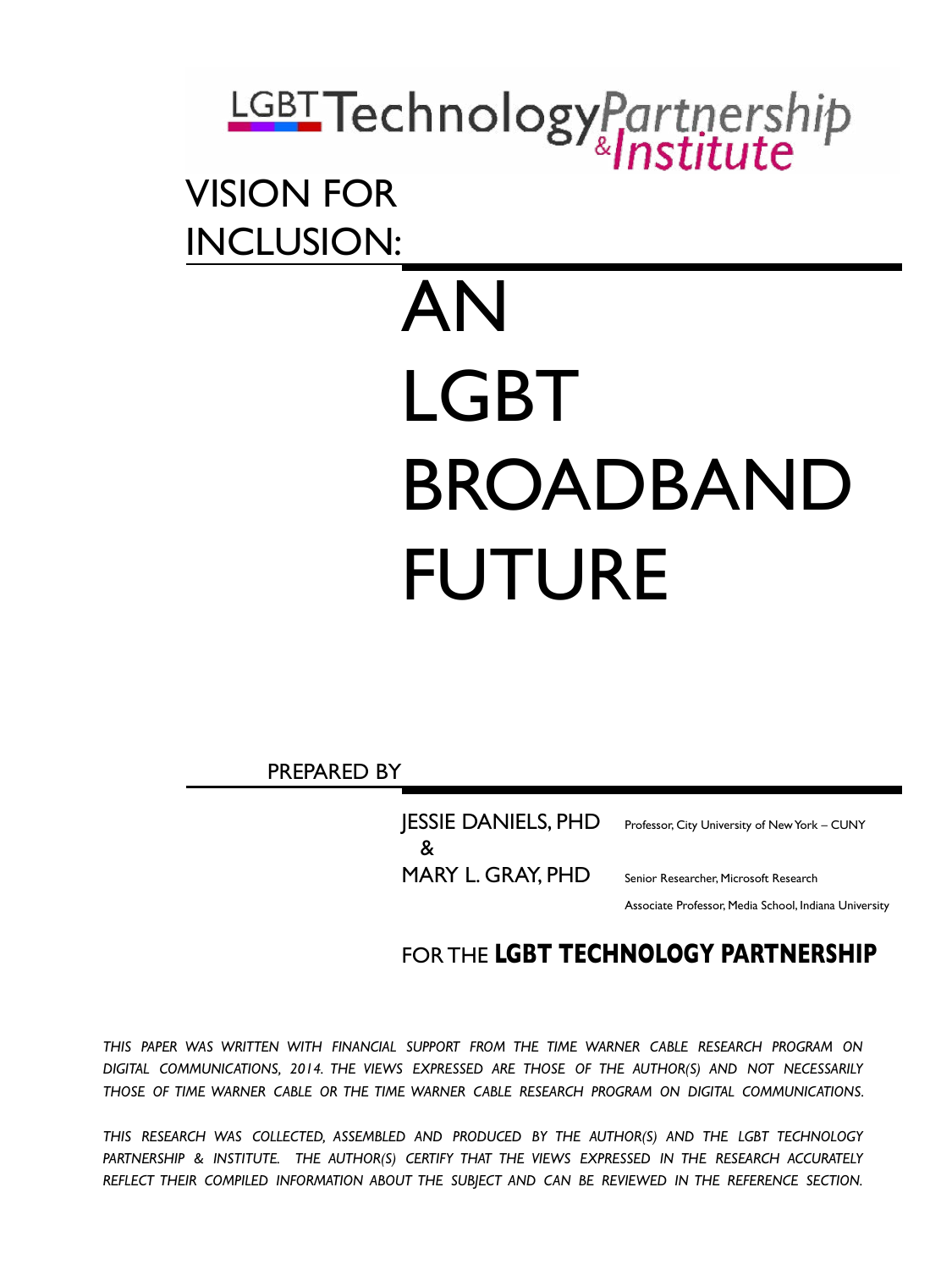## *Foreward*

The LGBT Technology Partnership is pleased to provide this research paper on the specific technological needs affecting LGBT communities. The advancement of the rights of LGBT communities mirrors the rise in technological advances. As advancements in social justice issues for LGBT communities have continued to progress, technology has played a pivotal role by providing the means to:

- Transcend geographic boundaries,
- Reduce isolation,
- Provide access to important virtual communities; and
- Ensure access to critical social, economic, legal and medical information, among others.

There is no doubt that the social justice winds of change have shifted dramatically thanks in no small part to technology. This historic paper, unimaginable only a decade ago, brings together scholars, public policy makers, LGBT organizations, and LGBT communities across the United States and beyond to shine a spotlight on the specific technological needs of LGBT communities.

It is our hope that in the not too distant future, research papers like this will no longer be necessary and will become irrelevant. It is our hope that people across the United States and across the world will be able to love whom they choose and be able to self identify without fear of isolation, physical harm, or worse. But those times are still far off. Until there is a world where no person lives in fear for loving who they chose, for being who they are or self-identifying as they deem appropriate, technology and the connections it allows with other people will continue to play a critical role. As public policy makers continue to craft new and future legislation pertaining to technology and as companies develop new and emerging technologies, it is our mission to ensure that the needs of LGBT communities are taken into account. This paper identifies those needs.

Joseph Kapp Christopher Wood

President & Co-founder Executive Director & Co-founder

[LGBTTech.org](http://LGBTTech.org) [LGBTBroadband.org](http://LGBTBroadband.org)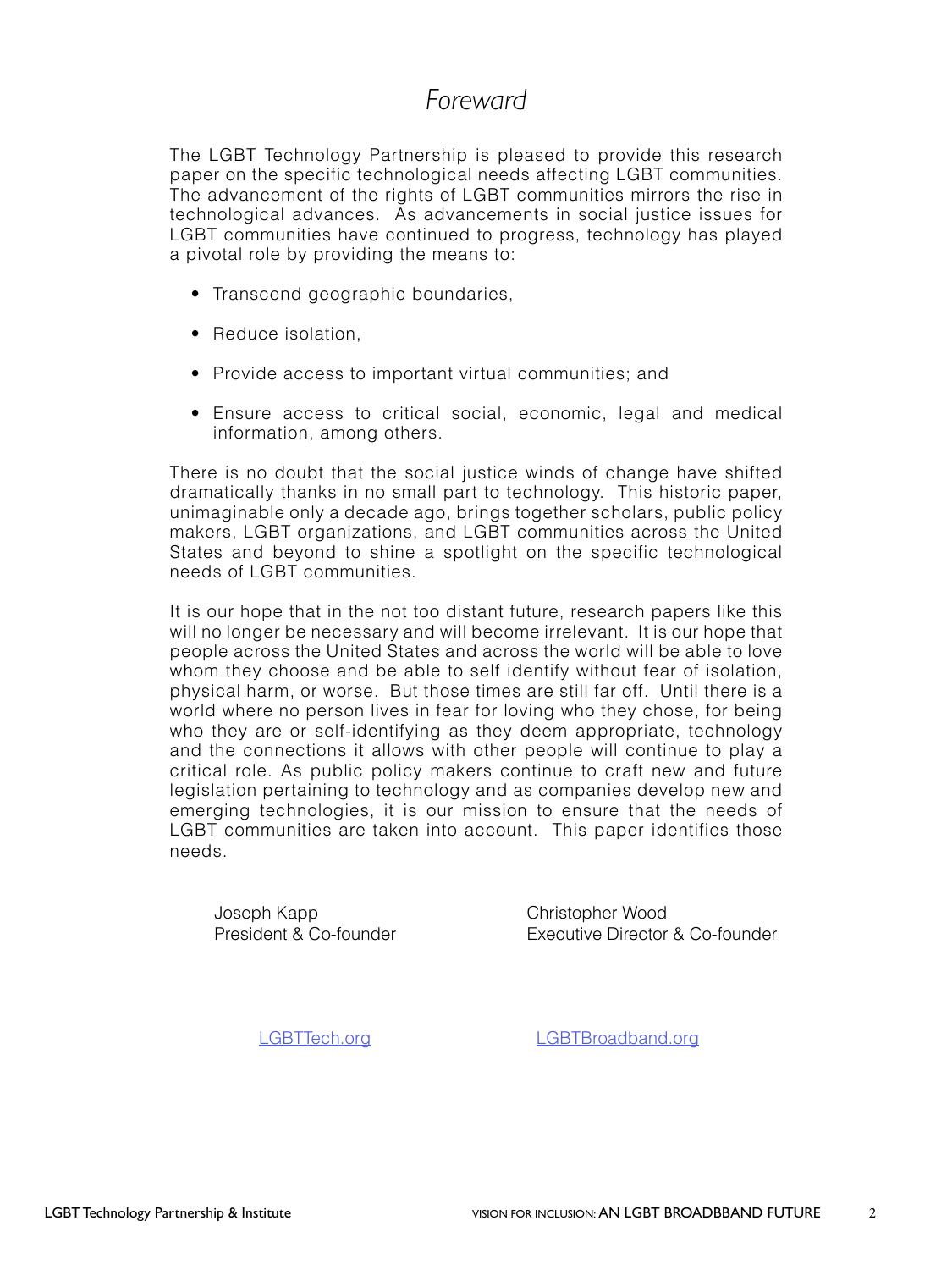

80% of LGBT respondents participate in social networking VS.

#### \*\*\*\*\*\*\*\*\*\*\*\*\*\*\*\*\*\*\*\*\*\*\*\*\*\* 888888888888888888888888 iiii

58% General Public

Pew Research Center, 2013

**LACCE EXECUTE ENDER 18 and transgender (LGBT) people in the U.S. are core users of the Internet and broadband technologies (Gaboury, 2013). Even as we have** won important civil rights, LGBT people face ongoing challenges, such as employment discrimination and social marginalization. Of course the LGBT community is not a monolith but rather is comprised of many other communities, be it race, religion, age, class or geographic location. As a result, the struggles that individual communities confront may be complicated when sexual orientation or gender identity are part of the mix. These challenges make accessing the Internet across broadband technologies, as well as providing protections to ensure privacy and safety when using these technologies, necessities for survival rather than luxuries.

This report provides an overview of the current scholarship, including policy reports around the particular needs of LGBT people and the Internet. Key points detailed in the report are that LGBT people:

- are core users of the Internet, with 80% of LGBT respondents saying that they participate in a social networking site, such as Facebook or Twitter, compared to just 58% of the general public;
- rely on the Internet for the important tasks of identity formation, peer connection, and identification of partners;
- look for health information, health care providers, parenting, prevention information, support networks, housing and jobs;
- are often blocked from finding LGBT-relevant information on the Internet if they search at public libraries or schools;
- can be vulnerable to cyberbullying when anonymous use and privacy are breached;
- depend on the Internet for job-seeking and navigating an at times discriminatory economic landscape; and
- often use their phones for safety when faced with challenges of crime or homelessness.

The particular needs of LGBT people suggest some potential solutions and the report concludes with a number of policy recommendations, including:

- 1. Thoughtful and Responsible Filtering Software That Respects Civil Liberties and Rights To Free Speech
- 2. Increase the Deployment of Licensed and Unlicensed Spectrum Available for Broadband Internet Services
- 3. Increase Support and Training Particularly for Educators and Librarians Working with LGBT Youth and Adults
- 4. Expand Health Support via Mobile-Internet
- 5. Call on Public and Private Sector Commitments to Internet Users' Right to Privacy & Anonymous Use
- 6. Expand Research Initiatives With and About the LGBT Community
- 7. Explicit Consideration of LGBT Specific Needs in Future Public Policy Conversations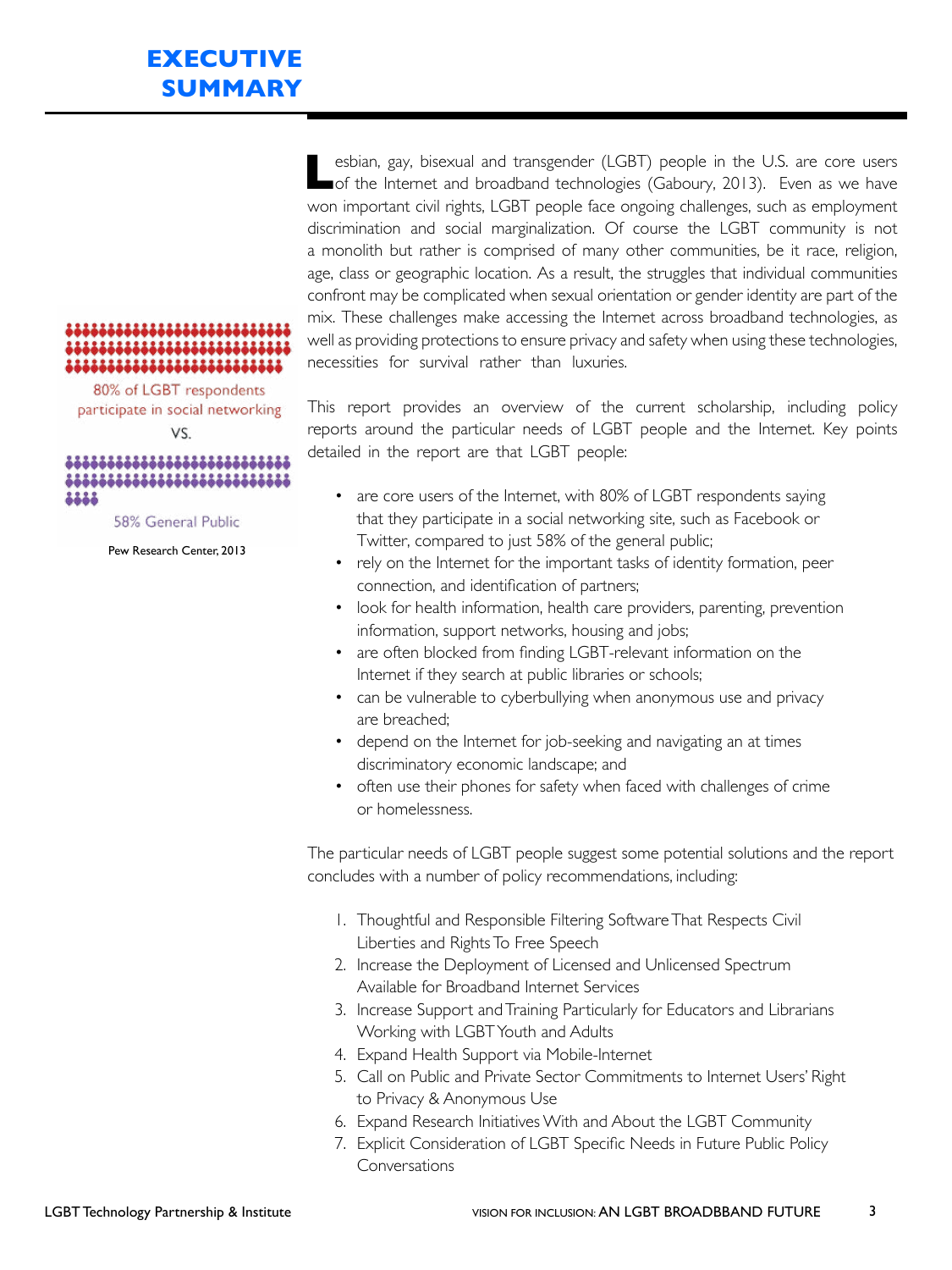The Federal Communications Commission dedicated a significant amount of time to examining the state of broadband and its unique impact on vulnerable populations, from disabled communities to communities of color (National Broadband Plan, 2010). Representatives of LGBT communities were not at the table at that time to contribute to this framework but this paper aims build on that work and add LGBT communities' needs to a more inclusive vision for the future of Internet access.

Having established that LGBT people have particular needs when it comes to these technologies, LGBT Technology Partnership & Institute will seek to work closely with policy makers on changes that can address these needs. These proposed changes would improve not only the lives of LGBT people, but also the lives of anyone in need of resources and information that would otherwise not be available within their local communities.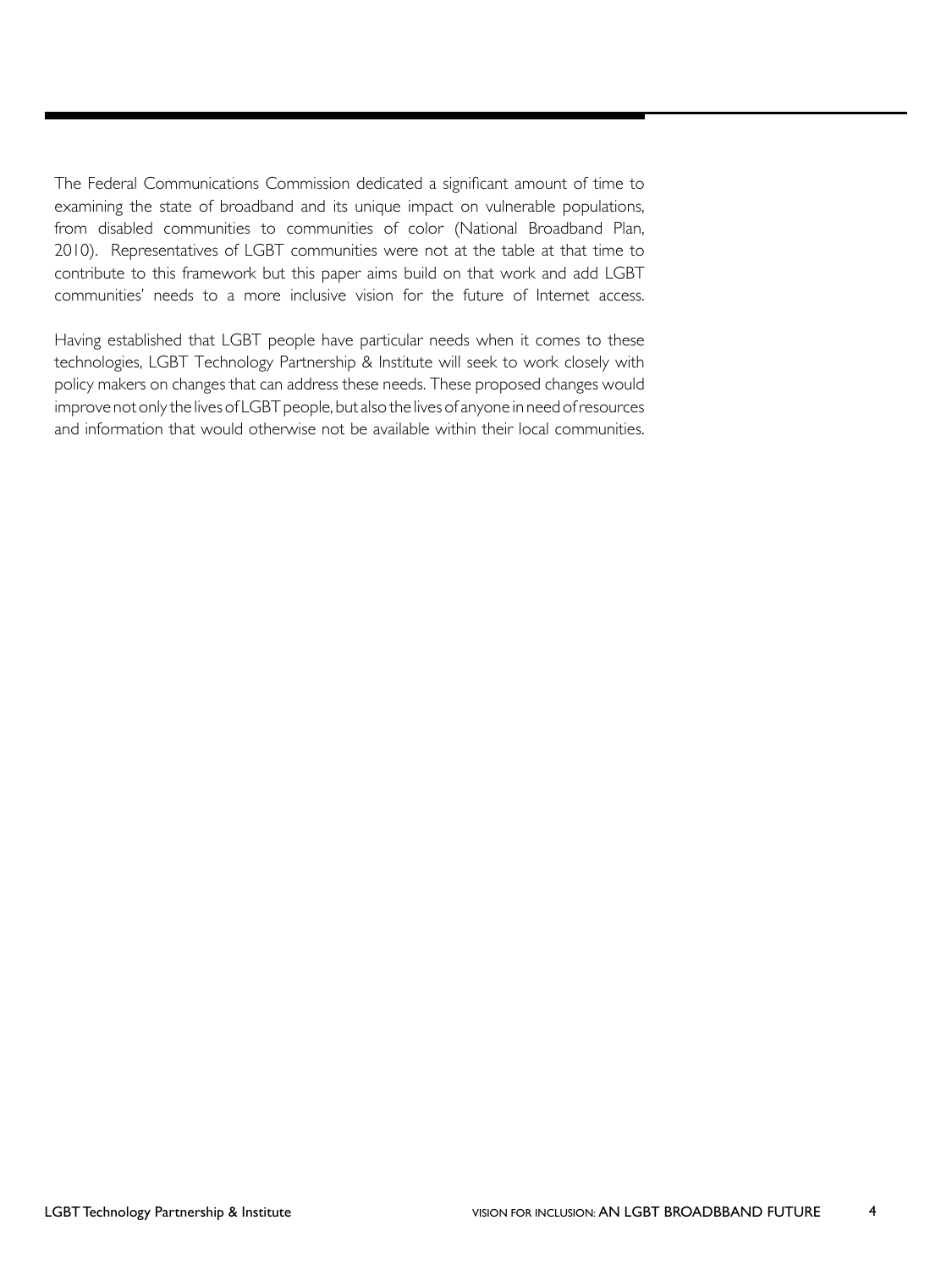## *Acknowledgements*

Through knowledge, we gain power. Without the commitment of scholars to their research, we would be powerless.

This research would not have been possible without the scholars leading the project. Thank you to our brilliant scholars Jessie Daniels, PhD and Mary L. Gray, PhD. Their tireless commitment to this research will benefit generations to come. The LGBT Technology Partnership & Institute could not be more proud to work with them both. We are so thankful for their commitment and passion to this project.

This project would have not been possible without the financial support from the Time Warner Cable Research Program on Digital Communications. The research program's trust in the authors and the LGBT Technology Partnership & Institute has been unwavering.

Thank you also to the countless LGBT individuals and organizations for their input comments and edits.

The layout and design of this document was the vision of Joseph Kolb, owner of The Graphic Issue. The LGBT Technology Partnership & Institute is proud to have incredibly talented individuals support us with all of our work.

Thank you to all our board members. Without whose input and guidance this work would not have been possible.

Finally, our work would not be possible without the many people who support and volunteer to help the LGBT Technology Partnership & Institute. Thank you for your time, skills, knowledge, research and recommendations. We will continue to ensure the unique needs of LGBT communities are heard when it comes to technology and communication tools.

Joseph Kapp Christopher Wood

President & Co-founder Executive Director & Co-founder

[LGBTTech.org](http://LGBTTech.org) [LGBTBroadband.org](http://LGBTBroadband.org)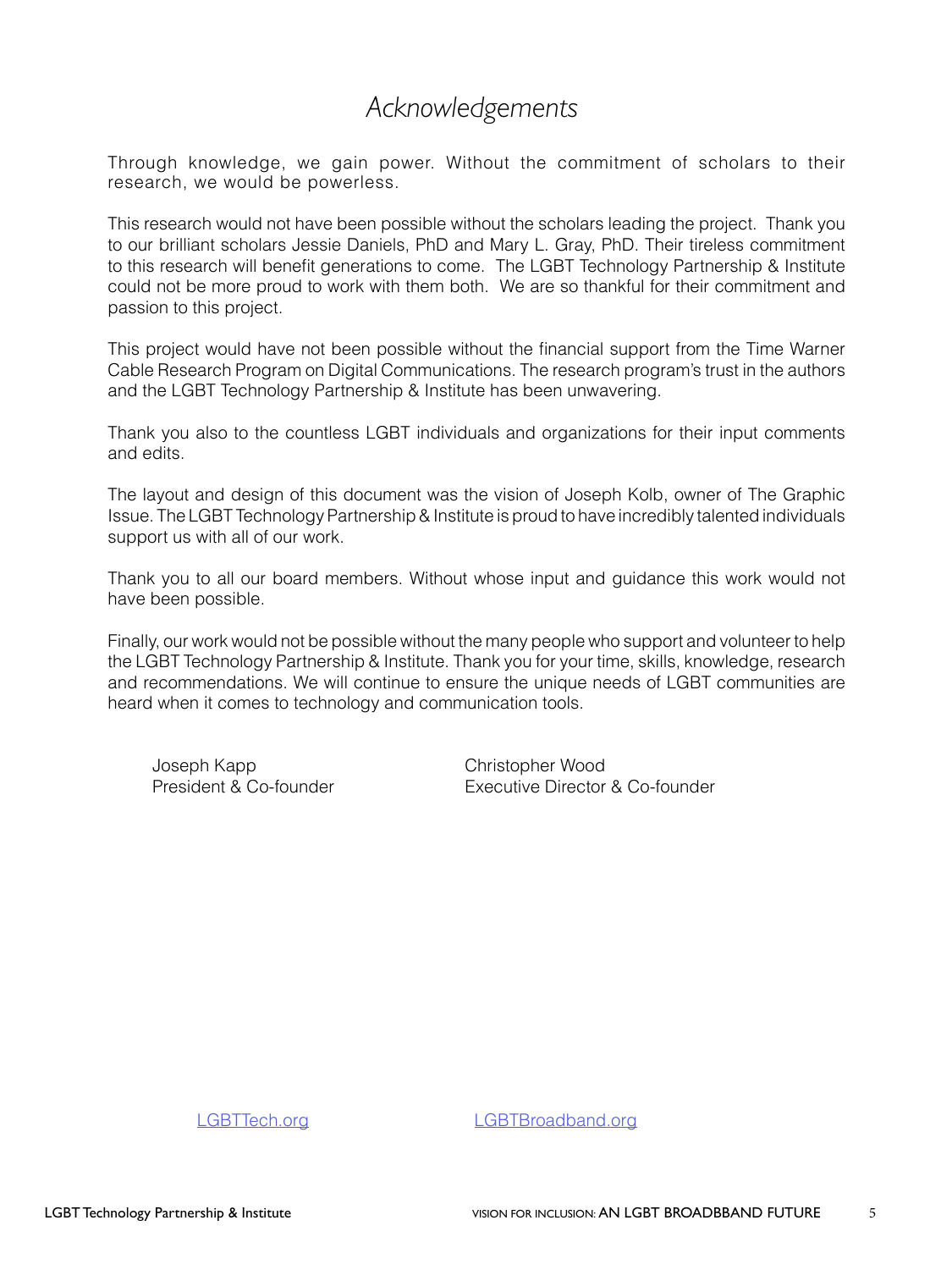## PART I. **INTRODUCTION**

| A.        | DEMOGRAPHICS.                                                                                                   | . 8                 |
|-----------|-----------------------------------------------------------------------------------------------------------------|---------------------|
| B.        | ADOPTION & USE . A contract the contract of the contract of the contract of the contract of the contract of the | .9                  |
| C.        | IDENTITY, COMMUNITY & RELATIONSHIP FORMATION                                                                    | .10                 |
| D.        | MOBILETECHNOLOGY. A contract of the state of the state of the state of the state of the state of the state of   | $\vert \cdot \vert$ |
|           | PART IL <b>PARTICULAR NEEDS</b>                                                                                 |                     |
| A.        | <b>HEALTH</b>                                                                                                   |                     |
|           |                                                                                                                 | .14                 |
|           |                                                                                                                 | .15                 |
|           | ACCESS TO PREVENTIVE SERVICES & HEALTH CARE                                                                     | .15                 |
| B.        | <b>EDUCATION</b>                                                                                                |                     |
|           |                                                                                                                 | .16                 |
|           | FILTERING, LIBRARIES, E-RATE . Particular and a series of the series of the series of the series of the series  | .18                 |
| $\subset$ | <b>ECONOMIC OPPORTUNITY And SECONOMIC OPPORTUNITY</b>                                                           | .19                 |
| $\Box$    | <b>CIVIC &amp; COMMUNITY ENGAGEMENT FOR A COMMUNITY ENGAGEMENT FOR A COMMUNITY</b>                              | .20                 |
| F.        | <b>PUBLIC SAFETY CONTRACT CONTRACT A PUBLIC SAFETY</b>                                                          | 21                  |

## PART III. **RECOMMENDATIONS**

| REFERENCES. |  |  |  |  |  |
|-------------|--|--|--|--|--|
|             |  |  |  |  |  |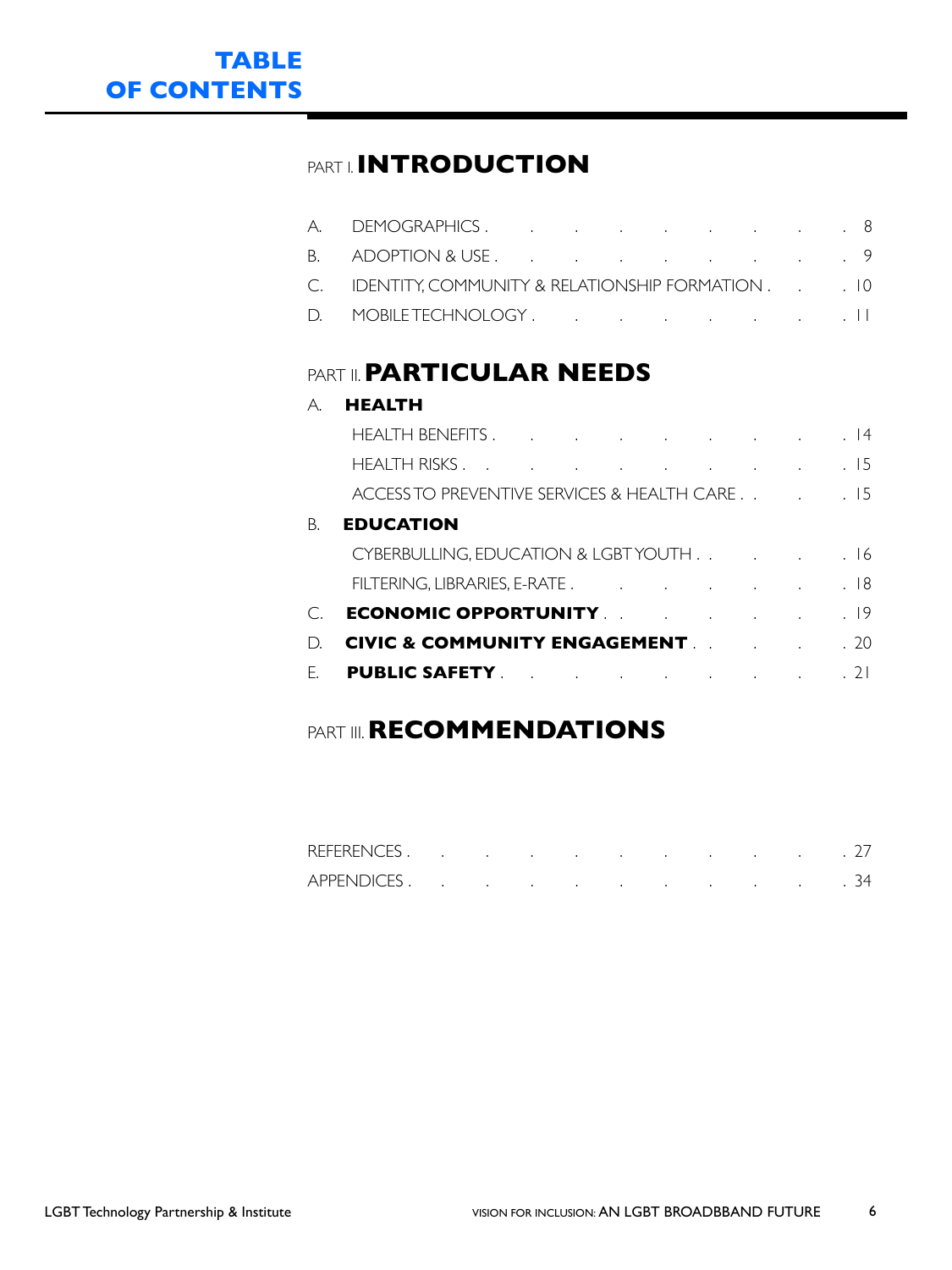## *Methodology*

Because the make up of LGBT communities is diverse, from the start of this project, it was the goal of this research to be as inclusive as possible. The researchers performed an exhaustive review of available research, data and information about the intersection of LGBT communities and technology. The research was also refined to identify the most salient points that overlapped with the National Broadband Plan, the potential impacts on public policy and LGBT communities. Drafts of the initial research were circulated among additional academics and scholars for additional input. A draft of the paper was then opened for public comments on the Internet from March 21 until April 7th. Announcements were made on Twitter and Facebook to broadly solicit input, comments and feedback from all organizations and individuals. The comments and feedback were incorporated as appropriate. The final release of the paper was made on June 26, 2014 on Capitol Hill where the authors discussed their work.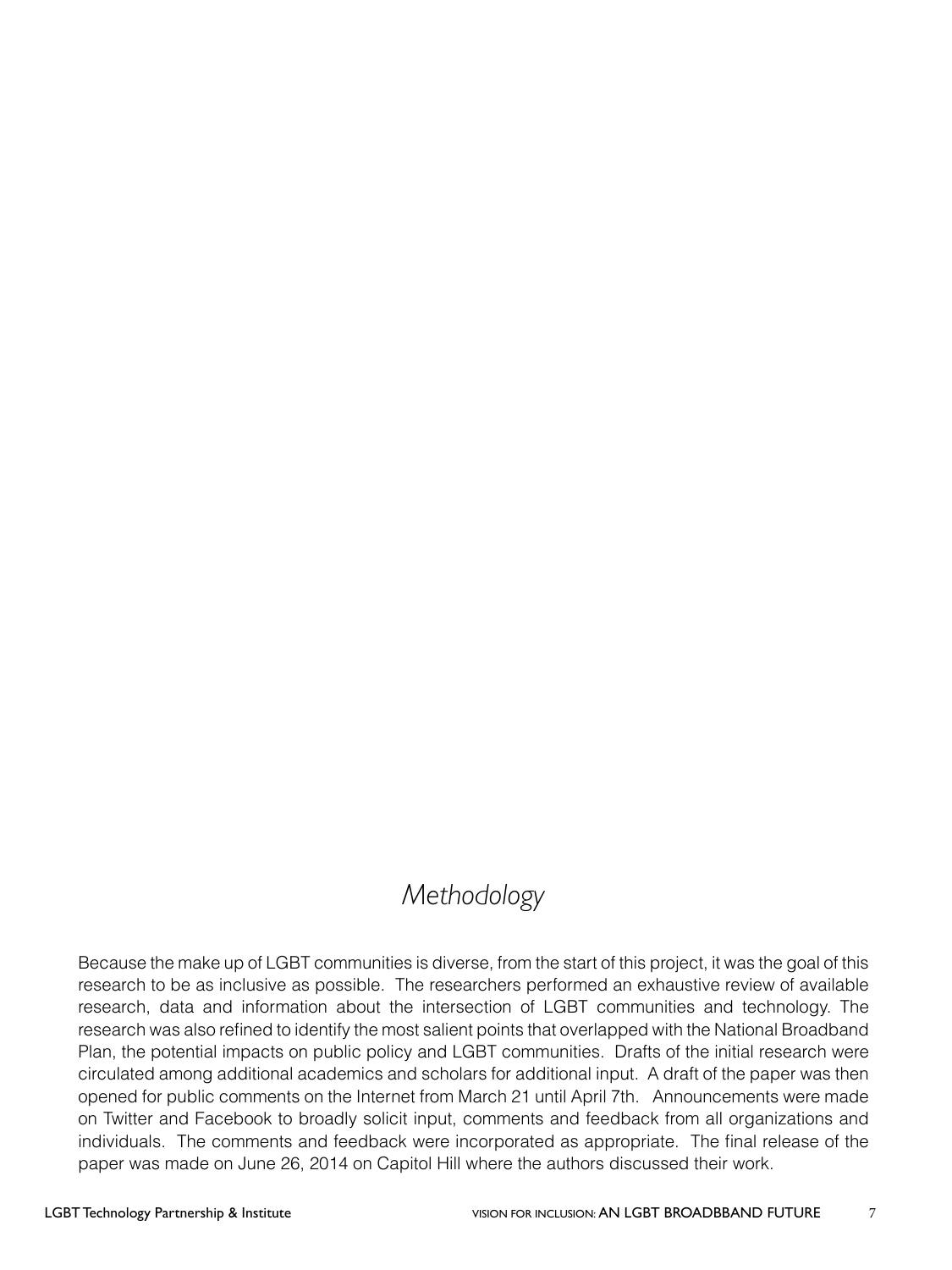## **Demographics**

**A** pproximately 3.5% of adults in the United States identify as lesbian, gay, or bisexual and an estimated 0.3% of adults identify as transgender (Gates, 2011). This means that there are approximately 9 million LGBT people in the country, a figure roughly equivalent to the population of New Jersey (Gates, 2011). Of course, a variety of factors, including continuing stigma, changing identification over the course

## The LGBT Population



of a lifetime, and methodological challenges of accurately recording sexual and gender identities, make it difficult to know if these are low population estimates. Yet we do know that there are an increasing number of families led by LGBT-identifying people (Ryan, 2012) and there remain consistent shared experiences of this population (Pew Research, 2013) that suggest that their specific individual and community-wide needs warrant attention.

A report published in October 2012 by the Williams Institute found that people of color were more likely to identify as non-heterosexual than whites (4.6% of blacks, 4.0% of Hispanics and 3.2% of whites identified as LGBT). In addition, people between the ages of 18–29 were three times more likely to identify as LGBT than those over the age of 65.

LGBT individuals vary in race, religion, age and gender. Thus, the LGBT community is not a monolith but rather contains multiple, intersection communities. There are several characteristics of modern life that make the

Internet particularly important for LGBT communities.

Despite enormous advancements in LGBT rights in recent years, discrimination and stigma persist, and many LGBT people remain cautious about to whom they reveal their identity. A 2013 Pew survey of a nationally representative sample of LGBT adults found that 39% have been rejected by friends or family because of their sexual or gender identity; 30% have been physically attacked or threatened; 58% have been the target of slurs or jokes; and 21% have been treated unfairly by an employer. In fact, it still remains legal to fire someone in 29 states based merely on their LGBT status (HRC, 2013). The survey also found that a large proportion of LGBT people have not disclosed their identity to their parents -- just 56% say they have told their mother about their sexual or gender identity, and 39% have told their father. Studies show that most young people – both gay and heterosexual first become aware of being sexually attracted to another person around age 10, with most realizing they were LGBT around 13 years old (Ryan, C., 2009). Many of those surveyed realized they were gay around ages 7 or 9 but do not reveal the information because by that age most had learned that being gay was shameful and wrong from family, friends and other people in their community.

### *Usage of Terms:*

**Online:** A person uses a device to connect to the Internet, allowing them to gain access to more information than locally available. Typically accessed through a mobile device, computer or telecommunications system.

**Mobile Device:** Cellular phones, handheld computers, and similar technology.

**Mobile:** The capability of using a device while on the go.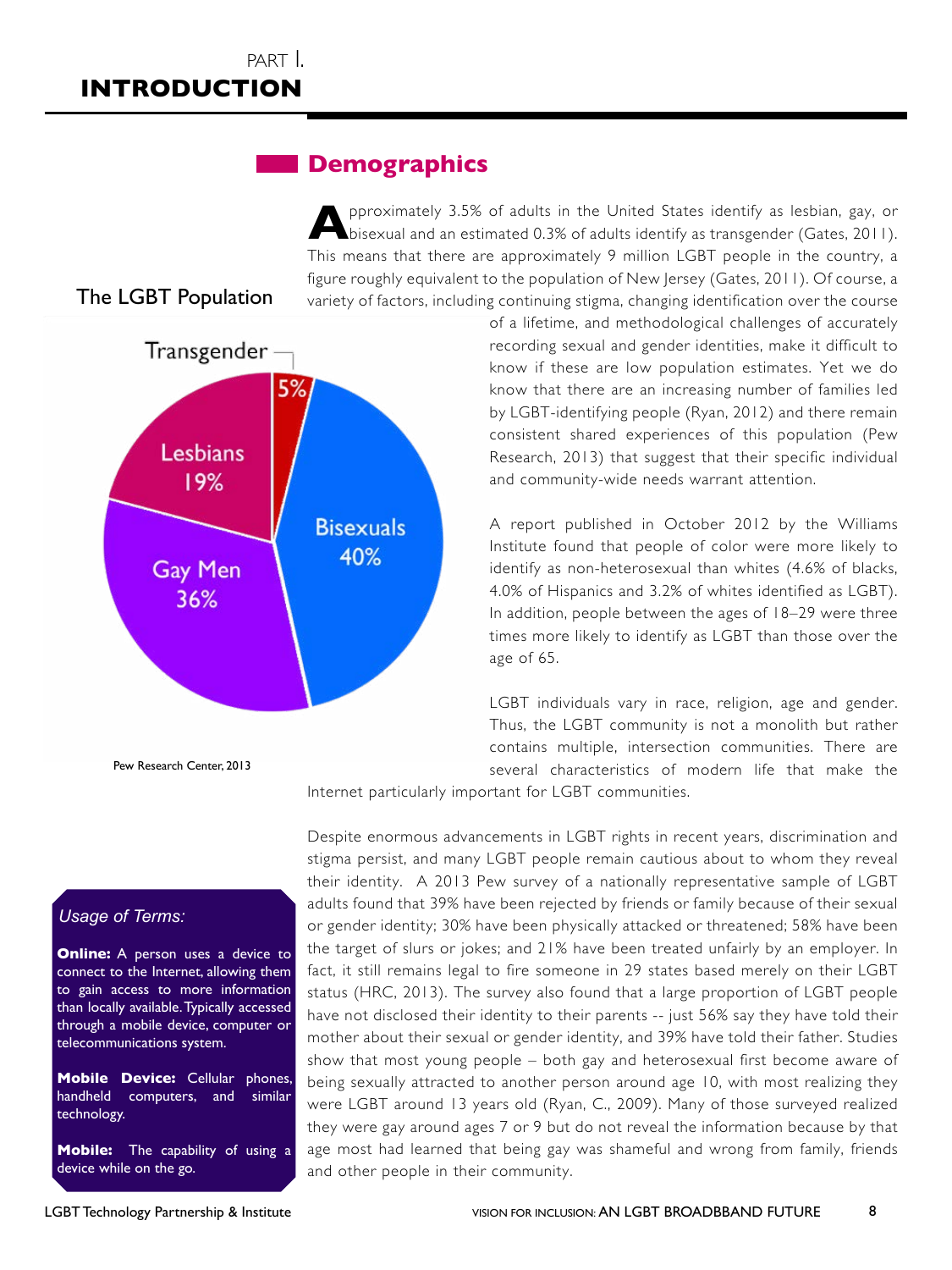Given this ongoing context of stigma, along with the related risks of employment

security and safety that surround the disclosure of one's sexual and/ or gender identity, the Internet proves particularly important to LGBT-identifying people and their communities. Specifically, the Internet offers a key means for LGBT people to explore their identities without risking physical harm; connect to other people in and beyond their own neighborhoods and communities; and, seek out information about an array of LGBT-specific issues, ranging from safe places to live to health information.

As this report makes clear, LGBT people are dependent on the Internet to meet a range of individual and social needs because supportive resources are not widely and readily available offline. Paradoxically, this reliance also makes them particularly vulnerable to the threats and limitations posed by our current Internet policies. The Federal Communications Commission dedicated a significant amount of time to examining the state of broadband and its unique impact on vulnerable populations, from disabled communities to communities of color (National Broadband Plan, 2010). Representatives of LGBT communities were not at the table at that time to contribute to this framework. This report aims to build on that framework and add LGBT communities' needs to a more inclusive vision for the future of Internet access.

The Internet has the potential to help LGBT people navigate around the threats that they face in their everyday lives. It provides them with extraordinarily powerful tools to mitigate some of the

discrimination, stigma, and isolation that have historically limited their livelihoods and full participation in society. Even as younger generations may be less likely to identify with any one sexual category (Savin-Williams, 2005), the need for information and community-specific support remains (Stephen Russell, 2001). However, for this vision to become a reality, policymakers must make deliberate choices that account for the unique needs of LGBT online users.

## **Adoption & Use**

**A**ccording to a recent study by the Pew Research Center, LGBT people are core users of the Internet, with 80% of LGBT respondents saying they participate in a social networking site, such as Facebook or Twitter, compared to just 58% of the general public (Pew Research, 2013).

Experts suggest that part of the reason for the larger adoption and use of social media among LGBT people has to do with age cohort. The LGBT population is younger than the general population. When young LGBT adults are compared with their age cohorts, the proportion using social networking sites is almost the same,

## **Lisa Howe**  (Tennessee)

*This former Belmont University soccer coach was fired in December 2010 after she came out to her soccer team that she is a lesbian and announced that she and her partner were expecting their first child. While the university's official statement at first said that she had resigned, it was soon amended to say that the decision had been mutual, and that her continuing to work for Belmont would not be beneficial to her or the university.* 

*Demonstrators protested Howe's termination, as she was a highly successful and popular coach, and they called for an official apology, which they never received. Although Belmont had terminated its ties with the Tennessee Baptist Church in 2007, chairman of Belmont's board of trustees Marty Dickens told The Tennessean that, "We expect people to commit themselves to high moral and ethical standards within a Christian context."*

(Williams Institute, 2012)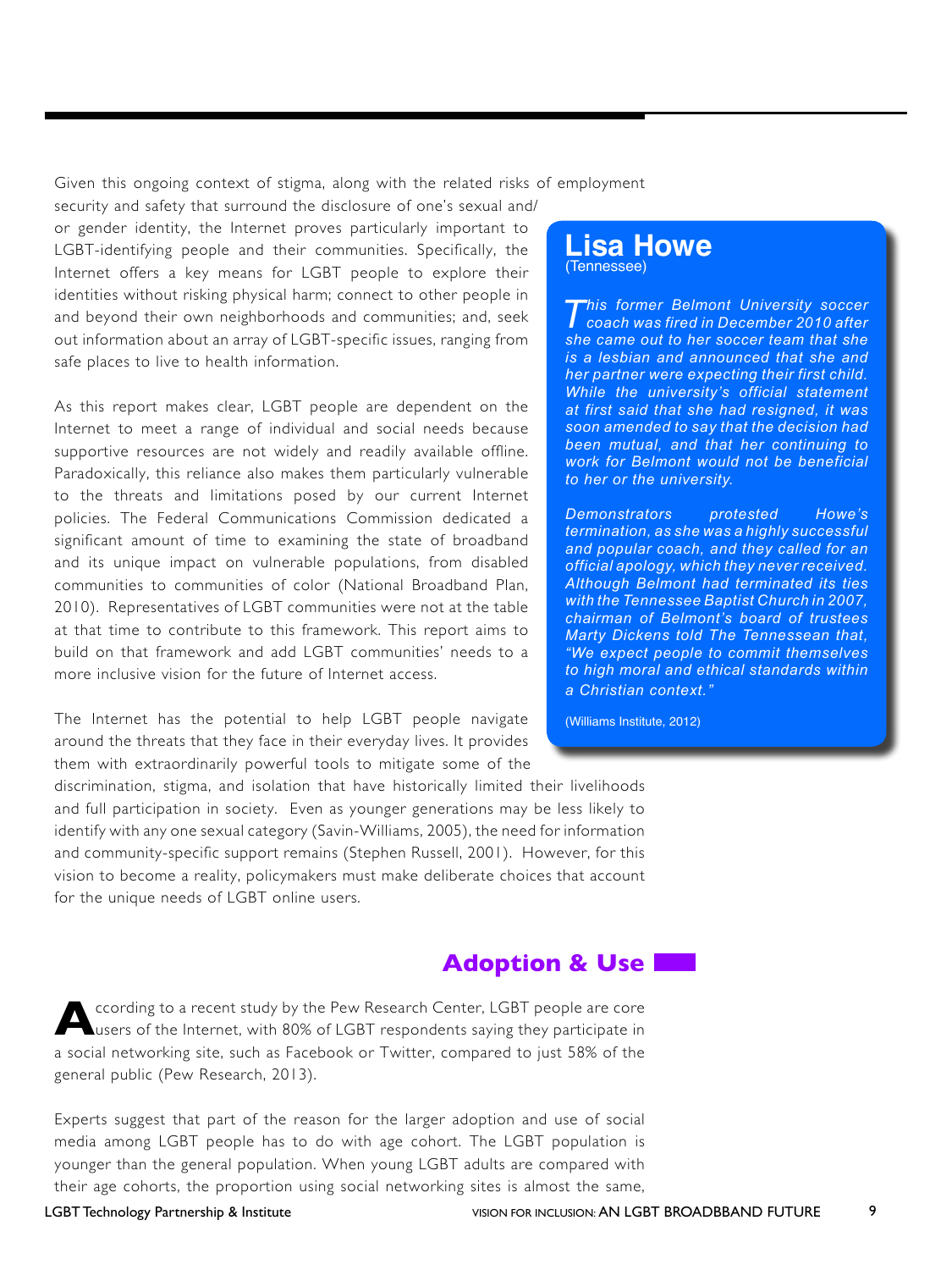for example 89% of LGBT adults ages 18 to 29 compared to 90% of all adults ages 18 to 29.

Another part of the reason that LGBT people are such significant users of the Internet is a powerful need to connect with others to foster a healthy sense of self and realistic understanding of LGBT lives and communities. Young people in the United States turn to social media for many reasons but central among them is to connect with peers and the broader world. Unlike their parents, many of today's teens no longer have easy access to the private and public spaces that made traditional social identity formation possible. Concerns for their physical safety, increased pressures among middle class families to focus on academics, and economic pressures to work have left most teens reliant on the Internet for basic social interaction and camaraderie (Gray, 2009; boyd, 2014). LGBT-identifying youth, and, especially those questioning their sexual and gender identities in their early teens, arguably have an even greater need for seeking out alternative representations of themselves. As Larry Gross and other communication scholars have argued, LGBT and questioning young people, like the greater population, turn to popular and digital media to see reflections of themselves (Gross, 2001, 2007; Walters, 2001; Gray, 2009). While popular media representations of LGBT people have increased dramatically in the past two decades, they fail to reflect the diversity (or reality) of LGBT communities (Walters, 2002). Yet LGBT-identifying young people are more dependent on these media types to understand what it means to be an LGBT-identifying adult because of the relative absence of a visible, diverse range of LGBT-identifying adults in their schools, families, churches, and public life (Walters, 2001; Gross, 2002).

These two factors combined—the importance of the Internet for today's generation and the pressing need for realistic reflections and connections to diverse communities of LGBT-identifying people—place even greater value and social importance on digital technologies for LGBT and questioning young people.

## **Identity, Community & Relationship Formation**

TT The Internet is an important site for identity and community formation for LGBT people (Driver, 2007; Gray, 2009). For many LGBT people, the Internet is their main source of information about LGBT issues. They often use the Internet to connect to local groups or organizations that serve LGBT people and connect to vital online community spaces (DeHaan, et al., 2013).

LGBT young people use the Internet differently than their heterosexual peers. The differences in the LGBT communities Internet uses mirror similar areas that we know LGBT young people are often invisible in their offline lives: finding safe spaces to explore their sexuality, finding other young people negotiating their identities, accepting and supportive friendships, same-sex romance, and information about same-sex relationships and safe sex (Hiller, Mitchell, & Ybarra, 2012). For example, Franssens (et al., 2010) found that many young gay and bisexual men are active on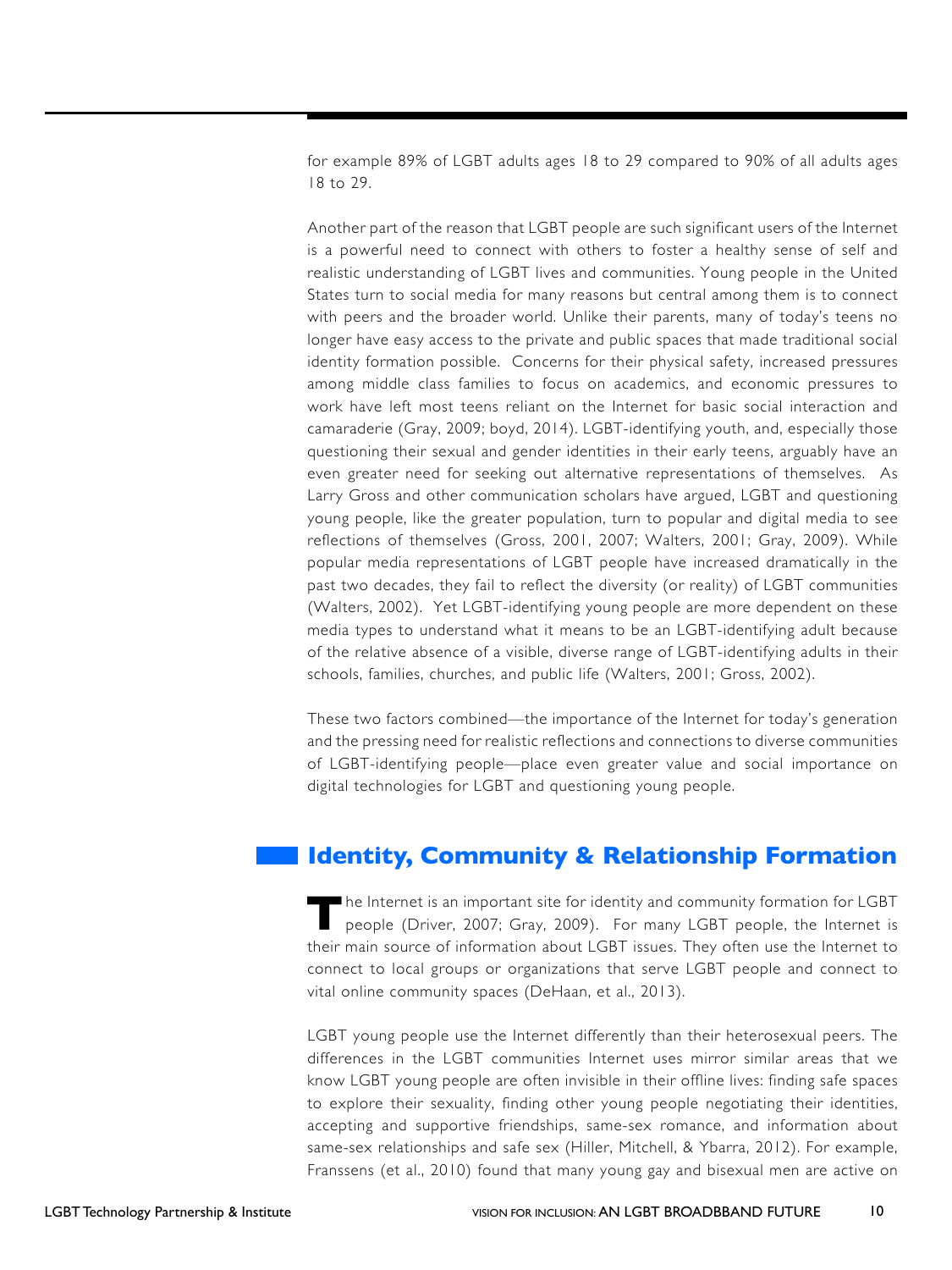the Internet and that many—but not all—meet their first same-sex partner online. Similarly, DeHaan (et al., 2013) found that for many LGBT youth, the Internet is their main source of information about their emerging identities. Many young people also used the anonymity of the Internet to experiment with their sexuality and to create peer and romantic relationships. The authors found that use of the Internet gave these young people confidence to make more informed decisions offline. In part due to the historical marginalization and stigmatization of LGBT communities, the privacy, security and confidentiality needs for LGBT communities online are significant. The range of issues and the complexity of online privacy and confidentiality go beyond the scope of this report, but warrant further research.

Considering adult behavior, Ashford (2009) posits that the Internet provides a safe virtual space for the exploration of sexual or gender identities that is unprecedented for marginalized communities. The Internet can be especially useful for those who are beginning to understand their sexual identity (Alexander, 1997; 2002; Maczewski, 2002). Roughly half (43%) of LGBT adults have revealed their sexual or gender identities on a social networking site (Pew Research, 2013). Some research indicates that blogging can help to foster the experience of a healthy coming out process through a combined identity and community formation,

*"A member of our SPRY seniors program is an immigrant from Mexico. Because he is low income, he has been unable to stay in contact with his family back home and has felt isolated. Through the help of the Montrose Center (LGBT Center in Houston, TX) volunteers and our Cyber Center funded by the David Bohnett Foundation, he learned how to email and Skype with his family back home and has been doing so with the resources at the Montrose Center. He has seen pictures of the village where he grew up and met nieces and nephews he has never seen. The ability to communicate with his family has done more for his mental health than any counseling session could."* 

*Ann Robison, PhD, Executive Director the Montrose Center, Houston, TX.* 

in which a blogger and readers engage in dialogue online (George, 2011). What a growing body of research has made clear is that LGBT people, particularly young people, are heavily reliant on the Internet, not only for information, but also for the important tasks of identity formation, peer connection, and partner identification.

In particular, the Internet provides LGBT people with a greater range of social connections. Among all LGBT adults, 55% say they have met new LGBT friends online or through a social networking site. Gay men are the most likely to say they have done so (69%). By contrast, about half of lesbians (47%) and bisexuals (49%) say they have met a new LGBT friend online (Pew Research, 2013).

## **Mobile Technology**

Increasingly, adults access the Internet through mobile devices. Globally, 91% of people own mobile phones and use them to access the Internet rather than ncreasingly, adults access the Internet through mobile devices. Globally, 91% through desktop or laptop computers. In the U.S., 57% of adults use their mobile phone to go online and 34% of mobile phone owners say they mostly access the Internet using their mobile device (Pew Internet, 2013).

While there is not yet reliable national data on the rate of mobile phone ownership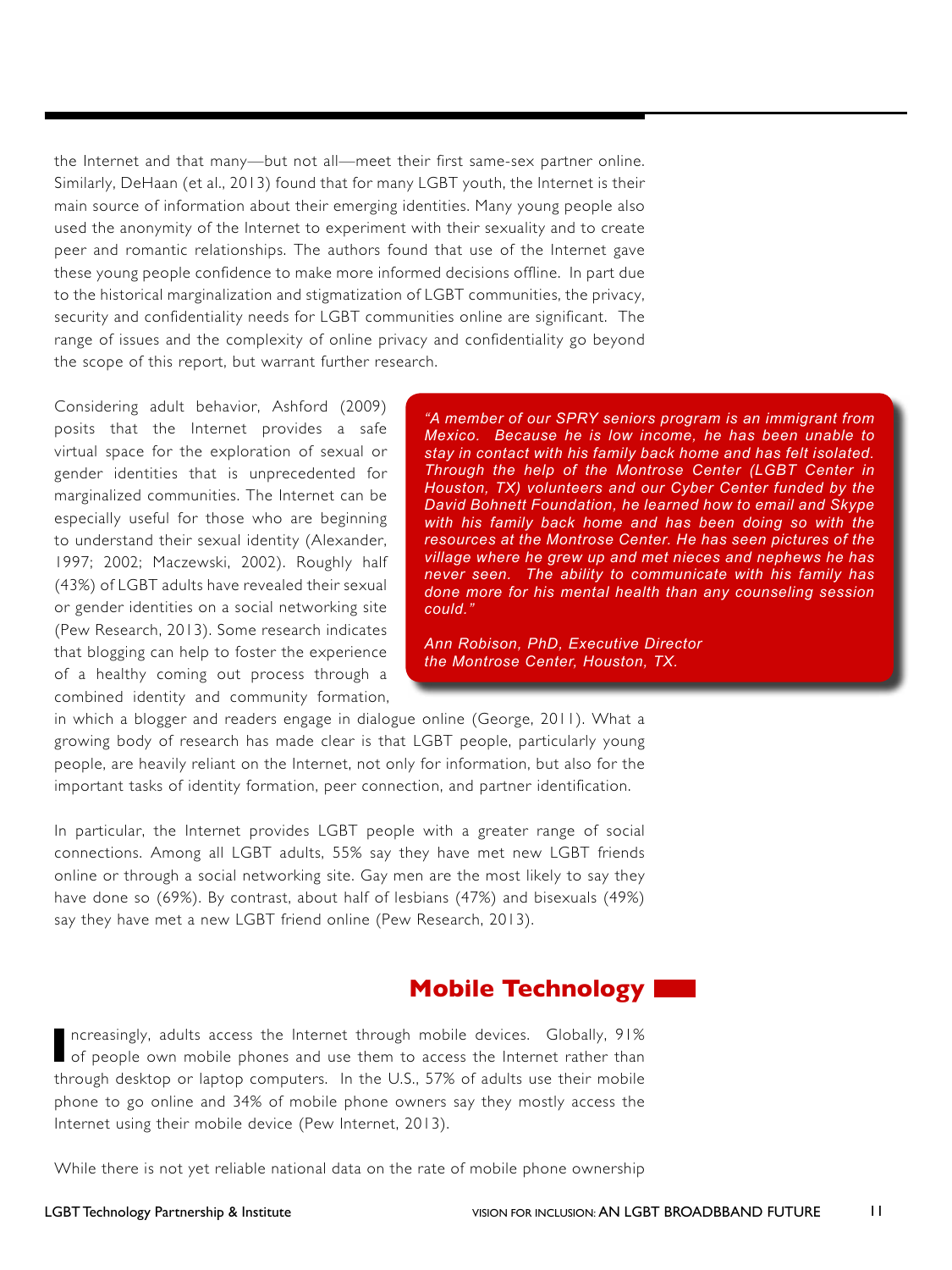among LGBT people, a May 2013 survey by the marketing firm Digitas found that LGBT mobile owners use their devices for shopping and travelling at higher rates than the larger population (Marketing Charts, 2013). The Digitas survey also found

## **The Myth of the Wealthy Gay**

As poverty rates for nearly all populations increased during the recession, lesbian, gay, and bisexual (LGB) Americans remained more likely to be poor than heterosexual people.

Gender, race, education and geography all influence poverty rates among LGB populations, and children of same-sex couples are particularly vulnerable to poverty.

(Williams Institute, 2013)

that a large number of LGBT-identifying people live in a post-PC world, with 56% choosing to use a mobile device over a "desktop" or "laptop" compared to 2012. About 51% of LGBT-identifying adults have used a smartphone or tablet for three years or more, nearly twice as much a compared to those who do not identify as LGBT (28%). Another finding in the Digitas survey is the increased use of mobile technology by LGBT older adults (65+), with 21% having used a smartphone or tablet for five years or more. On the other end of the age spectrum, the survey found that 35% of LGBT individuals ages 18-24 have used a mobile device in their coming out process. Again, beyond the Digitas survey, research is limited around LGBT and mobile but we can hypothesize that mobile devices play a particularly vital and important role in the lives of LGBT-

identifying adults because of their unique need to find resources and places that will be welcoming and supportive to them as they develop and express their identities.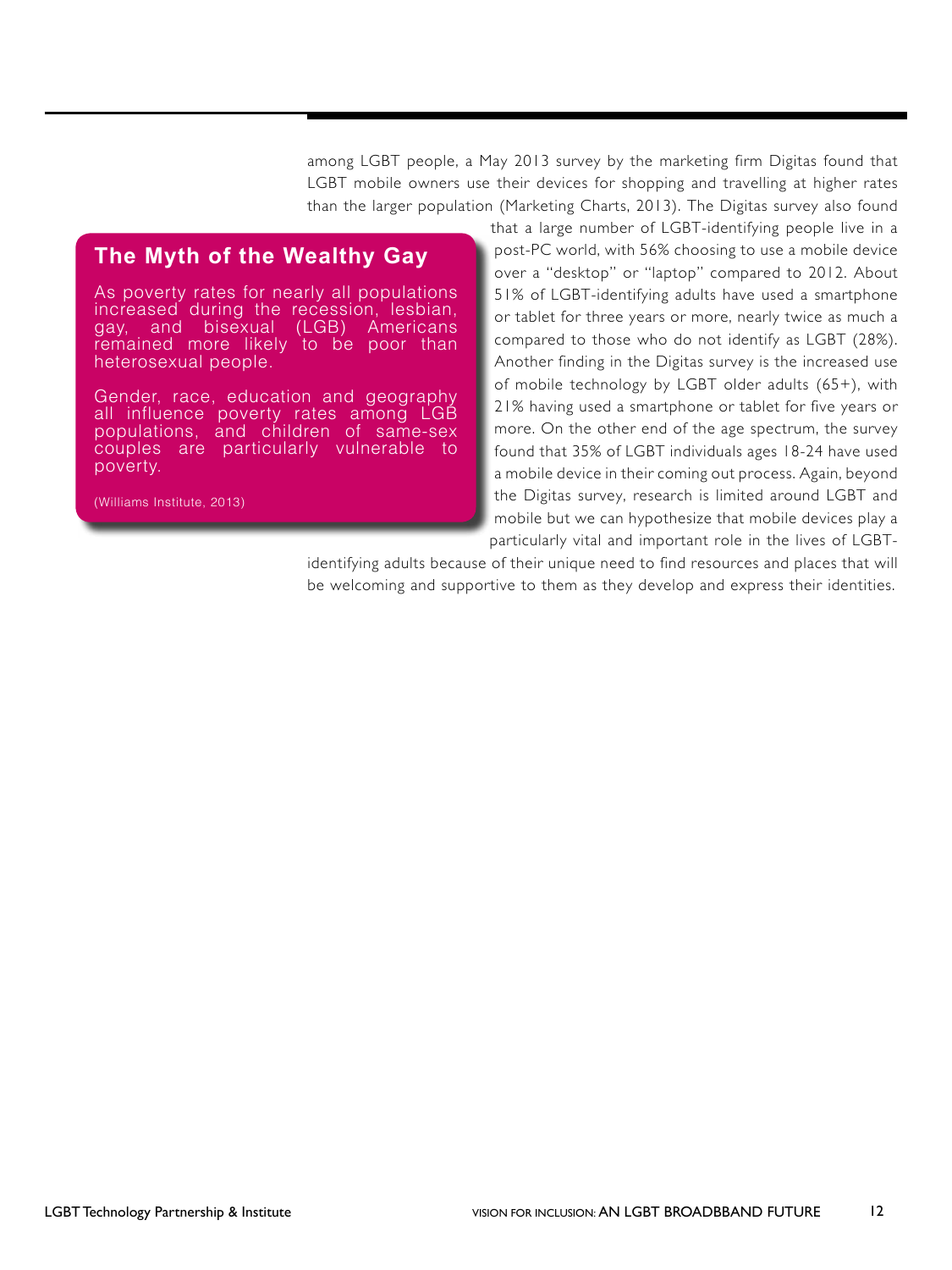## **Vandy Beth Glenn**

(Georgia)

*In 2005, Vandy Beth Glenn began working as the legislative editor of the Georgia General Assembly while still presenting as a man, Glenn Morrison. Glenn was fired in October 2007 for revealing to her supervisor that she planned to transition from male to female. Her boss, legislative counsel Sewell Brumby, allegedly told her that "her gender transition and presentation of herself as a woman would be seen as immoral, could not happen appropriately in the workplace in which Glenn worked and would make other employees uncomfortable." This story has a happy ending, however: Glenn sued, and U.S. District Court Judge Story ruled that she was illegally fired based on sex discrimination. The judge ordered that she be compensated for wages during the appeals process. Finally, in December 2011, the appeals court ruled that she should be allowed to return to work.* 

 (Williams Institute, 2012)

## **Peter TerVeer**

(District of Columbia)

*This case is playing out as we speak. Until April 2012, TerVeer was a management analyst for the Library of Congress. He claims that he was harassed and fired because of his sexual orientation, and he has filed a discrimination complaint. WJLA reported that he received emails in 2009 from his boss referencing bible passages that speak against homosexuality, and that "he stated that as a homosexual I could never succeed because it was against God's law." The trouble apparently all started when TerVeer "liked" a page on Facebook called Two Dads.* 

 (Williams Institute, 2012)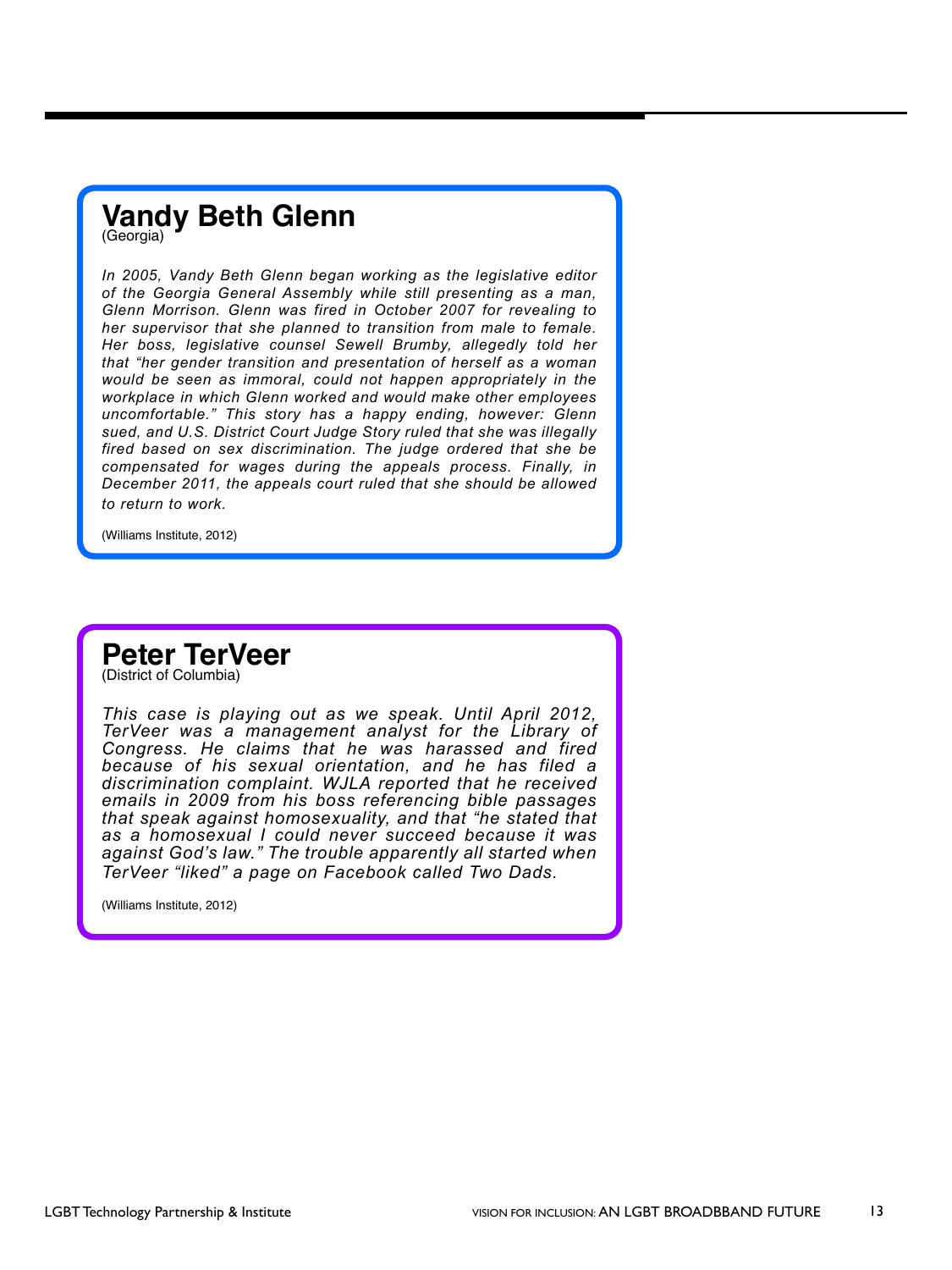## **HEALTH BENEFITS of the INTERNET for LGBT PEOPLE**

TT The Internet offers a set of health benefits for LGBT people, including the ability<br>to search for health information online, a greater range of social connections (which is beneficial for overall health), as well as increased access to preventive health services, such as mental health and HIV prevention. In addition, many LGBT people make use of the Internet to navigate a sometimes hostile health care system to find health care providers who understand the needs of LGBT clients and patients (KL Schwartz et al., 2006; JC Magee et al., 2012).

The Internet provides an ideal forum for LGBT people to seek health information without having to disclose their sexual or gender identity. Indeed, LGBT people, especially youth, are more likely to use the Internet to search for health information than their non-LGBT counterparts (Detlefsen, 2004; Gray, Klein, & Noyce, 2005; Kanuga & Rosenfeld, 2004; Magee, Bigelow, DeHaan & Mustanski, 2012). A 2013 study by GLSEN found that a large majority (81%) of LGBT youth have searched for health information online as compared to just 46% of non-LGBT youth (GLSEN, 2013). Other research indicates that searching for health information online may be particularly meaningful for lesbians whose health needs are often ignored or overlooked (Lindley, Friedman, & Struble 2012; Polonijo & Hollister, 2011).

Homophobia among health care providers is well documented (GLMA reports). Many LGBT people either fail to disclose their sexual or gender identity to medical professionals or seek out LGBT and LGBT-sensitive providers. For example, one study found that as many as 45% of lesbian and bisexual women are not out to their providers (GLMA report). The Internet can provide a means for LGBT people to locate providers who are either LGBT themselves or who are sensitive to their needs. For instance, the Gay & Lesbian Medical Association offers an online service to help LGBT people find friendly doctors. Similarly, the Human Rights Campaign offers a rating of healthcare facilities against the Healthcare Equality Index, which measures a facility's commitment to providing high-quality, equitable care to LGBT people.

Social support, in turn, is linked to improved health and increased longevity (Brody, J., 2012). Some research indicates there is a link between overall Internet use and seeking HIV/AIDS–related information online to community involvement. Further, those with more community involvement tend to acquire more HIV/AIDS information online. And, these people tend to see that information as more relevant, and have more knowledgeable peers in their networks with whom they may discuss that information (Veinot et al., 2013).

Policy makers need to take a look at laws as they relate to telemedicine, so LGBT communities can gain access to health and mental health services regardless of state lines. For example, a transgender youth should be able to easily and confidentially gain access to a medical professional who is familiar with transgender medical and health issues.

## **GLSEN**

The (Gay, Lesbian and Straight Education Network) is the nation's largest homosexual advocacy group focused entirely on reaching public school students as young as kindergarten age.

## **GLMA**

The (Gay and Lesbian Medical Association) is an international organization of approximately 1,000 lesbian, gay, bisexual, and transgender (LGBT) physicians, medical students, and their supporters in all 50 U.S. states, as well as twelve countries.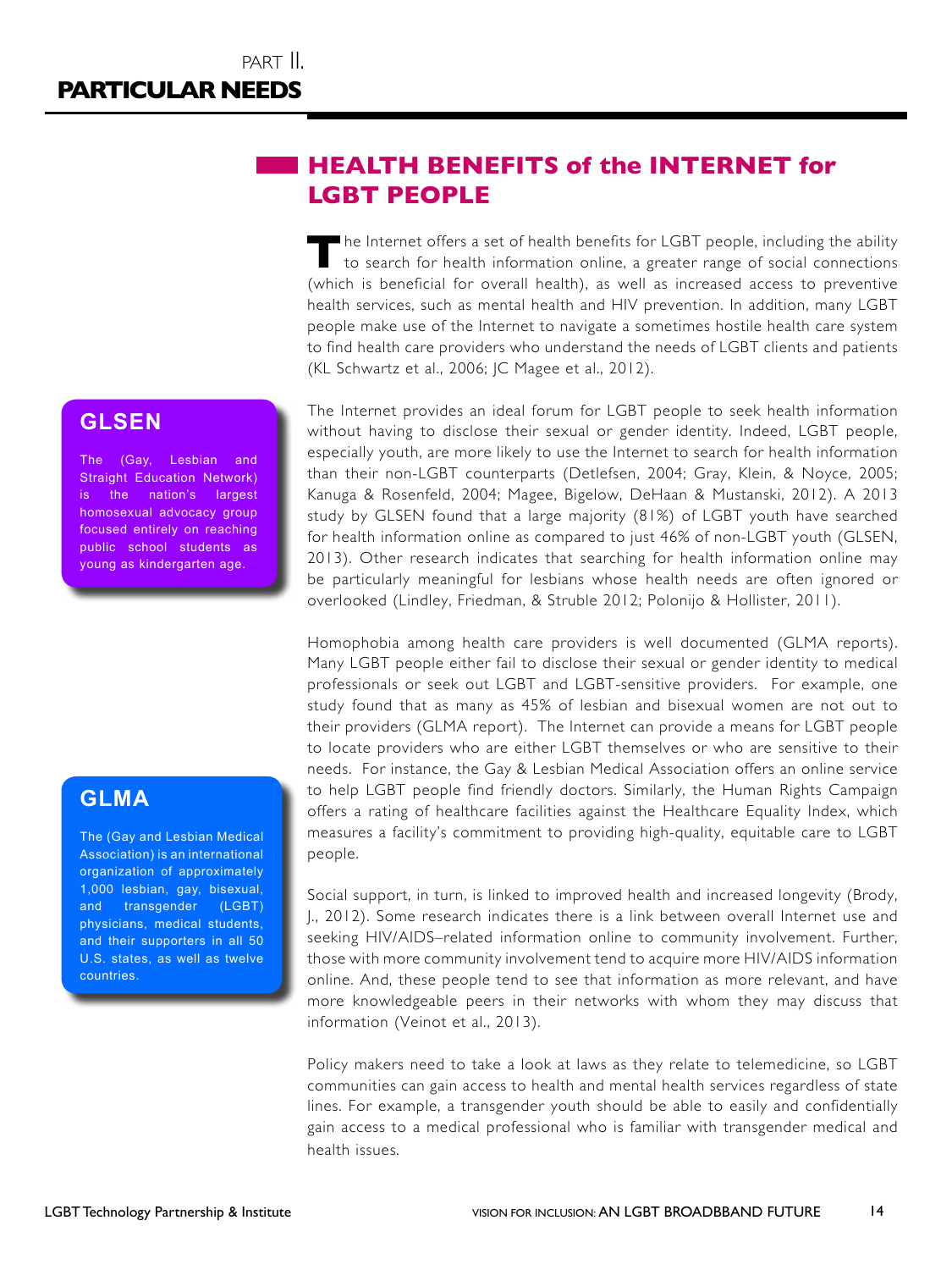## **HEALTH RISKS of the INTERNET**

While LGBT people clearly benefit from Internet access, there are health risks associated with this access, a small portion of LGBT individuals turn to places online that could put them at higher risk for damaging health outcomes. For example, research indicates that seeking sexual partners online may put one at higher risk for STDs and HIV. Research about the health risks of the Internet for LGBT people is limited and has focused almost exclusively on HIV risk among men who have sex with men (MSM). There is no data to suggest that lesbians experience the same level of health risks associated with MSM. The data indicate that MSM who use the Internet to find sexual partners have an especially high risk for HIV transmission and other STDs (Benotsch, et al., 2011; Chew, et al., 2013; Jenness, et al., 2010; McKirnan, Houston, & Tolou-shams, 2006). However, McKiernan (et al., 2006) found that men who have sex with men who reported any Internet use were more sexually active -- but not more risky -- than men who had never been on the Internet. Indeed, some researchers have found no strong evidence of greater exposure to health risks from seeking online partners (Grov et al., 2007). Some researchers have posited a ''self-selection hypothesis'' that higher rates of unprotected sex among Internet users merely reflects risks that were already there (Jeness et al., 2010). What is clearly indicated is that there is a need for greater education about the potential health risks associated with meeting people online, and there is an opportunity for policy makers to support such educational efforts.

Research on how other groups and other health risks are mitigated or facilitated by the Internet is sorely needed. But whether or not the Internet facilitates health risks, it is clearly a critical avenue for health information and interventions.

## **ACCESS to PREVENTION SERVICES & HEALTH CARE**

**P**ublic health professionals and community activists are also using the Internet to promote access to healthcare and prevention services among hard-to-reach populations. There are a plethora of efforts to reach gay men and other men who have sex with men with information about preventing STDs and HIV (Bull, McFarlane, Lloyd & Rietmeiler, 2004; Conner, et al., 2005; Fields, et al., 2006; Jenkins & Wold, 2012; Moskowitz, Melton, & Owczarzak, 2009; Muessig, 2013; Nguyen, et al., 2013; Rosenberger, et al., 2011). Those working in HIV/AIDS-related services for those who test positive are also making use of the Internet for social support (Peterson, 2009).

LGBT people have particular needs when it comes to mental health services. There is strong evidence indicating that LGBT individuals report higher rates of suicide ideation and attempts from their late teens through early twenties than their heterosexual counterparts (Silenzio, et al., 2007). The fact that 89% of young LGBT people use social media suggests that social networking sites offer a novel opportunity to reach them with mental health interventions or services (Silenzio,

#### *Usage of Terms:*

Men who have sex with men (**MSM**), also known as males who have sex with males, are male persons who engage in sexual activity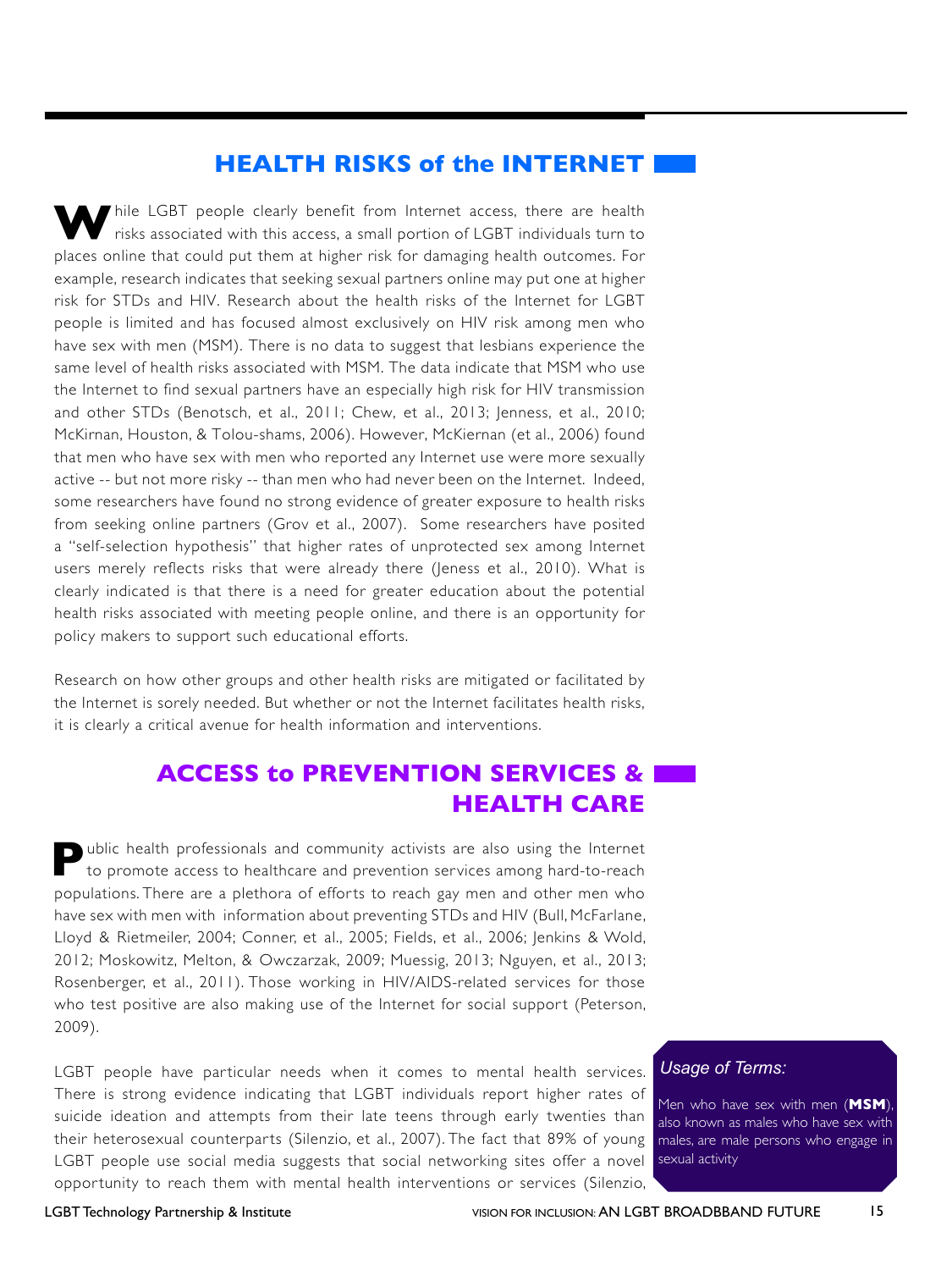et al., 2009; Benson, 2013). However, to date, this remains a missed opportunity. A recent study of college counseling center web sites found that these online portals to mental health services often overlook the needs of LGBT college students (Wright & McKinley, 2010). Only 11% of those sites surveyed made any mention of the capacity to counsel LGBT clients (Wright & McKinley, 2010).

There is a well-documented pattern of reluctance to seek medical care among LGBT people due to social stigma and physician prejudice (Hinchliff, Gott, & Galena, 2005; Kelly & Robinson, 2011; Steele, Tinmouth, & Lu, 2006). Given this context, the Internet has been identified as a valuable resource for navigating social stigma in the doctor-patient relationship by LGBT people seeking health care providers (Gee, 2006; Hoffman, Freeman, & Swann, 2009; Mulligan & Heath, 2007; Sánchez, Paul, Hailpern, Lowe, & Calderon, 2007; Seçkin, 2010).

Lastly, recent evidence that mobile texting technologies may also offer a route to better support young people could give policy makers new motivation to make bandwidth and spectrum improvements to areas such as the rural United States, where mental healthcare resources are sparse. (Leslie Kaufman, "In Texting Era, Crisis Hotlines Put Help at Youths' Fingertips," New York Times, February 4, 2014, Available online at: http://www.nytimes.com/2014/02/05/us/in-texting-era-crisis-hotlines-puthelp-at-youths-fingertips.html )

## **CYBERBULLYING, EDUCATION, LGBT YOUTH & the INTERNET**

**S**chools are often a setting where young people who identify as LGBT encounter stigma, harassment, bullying, and even physical violence (Hong & Espeage, 2012; GLSEN, 2010; Greytak, Kosciw, & Diaz, 2009; Pascoe, 2007). We cannot divorce the increased reports of cyberbullying directed at LGBT-identifying youth or those perceived to be LGBT from the larger context of anti-LGBT violence and harassment that pervades school environments (Pascoe, 2007; Marwick & boyd, 2011; Bazelon, 2013). However, bullying—verbal threats and harassment online—clearly presents a new challenge to educators and parents concerned about the mental health and welfare of all young people. A recent report found that 42% of LGBT youth report experiencing bullying and harassment online as compared to just 15% of non-LGBT youth, according to a national survey of 5,680 students in 6th -12th grade (GLSEN, 2013). The same report finds that 27% of LGBT youth were bullied via text message as compared to just 13% of non-LGBT youth. Experiences with cyberbullying contributed to negative self-esteem, higher depression and lower grade point averages (Donnerstein, 2012; Varjas, Meyers, Kiperman, & Howard, 2012). Indeed, like bullying on the playground, any young person can become a target of social media and text-based slurs that use anti-LGBT sentiment. But, in the case of cyberbullying, there are rarely clear routes for bystanders or responsible adults to intervene. In addition, unlike playground bullying which is geographically limited, cyberbullying offers opportunities to scale and compound bullying efforts, even anonymously.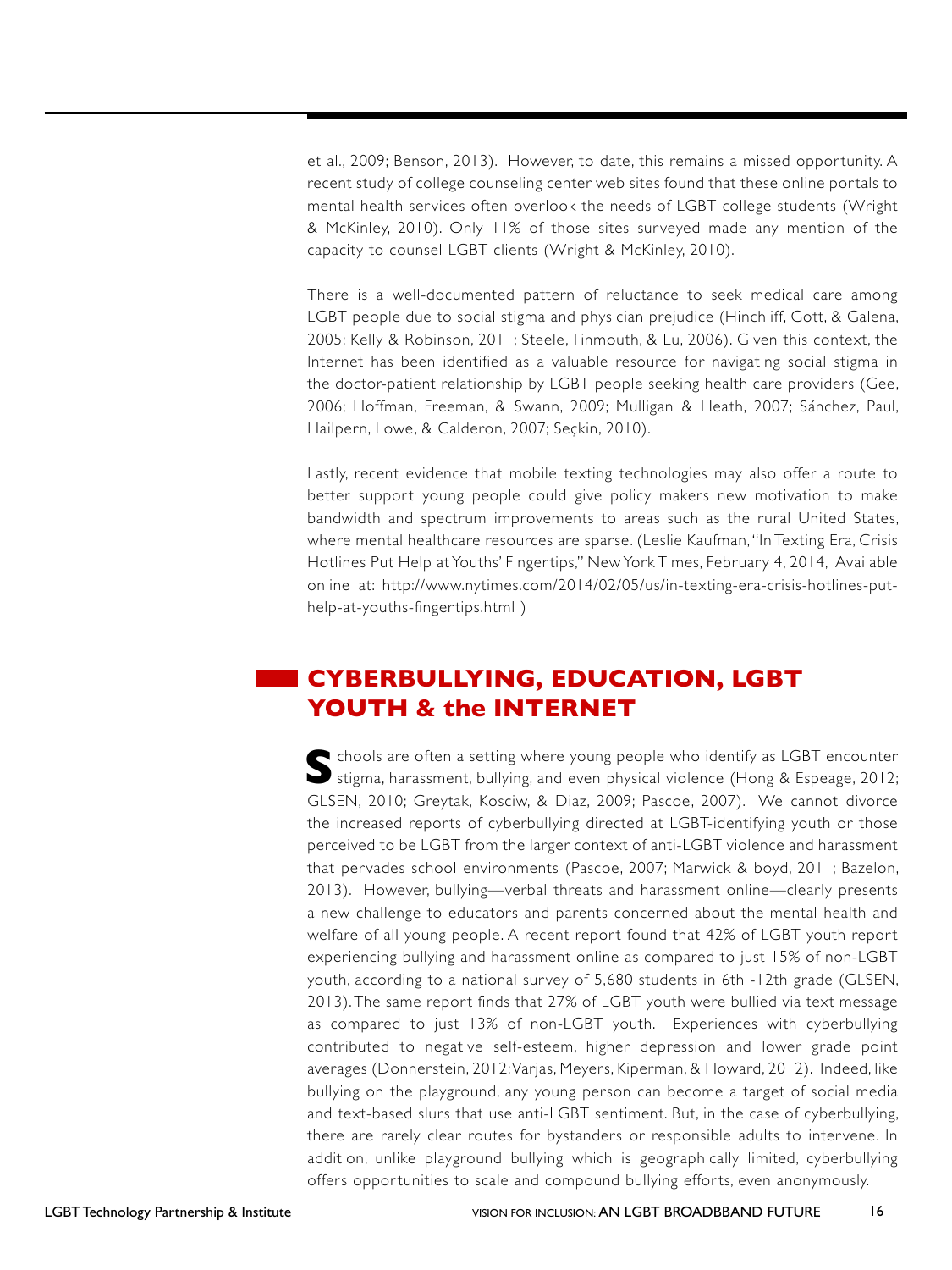In the context of an Internet in which privacy is very hard to maintain, LGBT individuals – both youth and adults – are even more vulnerable to cyberbullying when their name, face, and identity can be so easily tracked through multiple online accounts. Educators can do much to help create welcoming environments for LGBT youth and their families, even for students at young ages (Burt, Gelnaw, & Lesser, 2010).

Schools are, simultaneously, the primary place where LGBT youth are likely to use the Internet for learning across all ages and grade levels. Such Internet-based learning can contribute to identity formation, finding community and lessening the impact of homophobic stigma for LGBT youth. While there is no research on LGBT-positive Internet curricula in elementary or middle schools, there is some emerging research about high schools and colleges. For high school students, the Internet makes possible exercises and role-playing games that can allow young people room to experiment in ways that help reduce the impact of stigma and homophobia (Alexander, 1997). In college, educators may use the Internet as an instructional tool for writing exercises that focus on LGBT issues (Burnes, 2007). Such an Internet-enabled and LGBT-focused pedagogy may reduce prejudice in those students who identify as heterosexual and can help young people who are trying to understand their sexual or gender identity, or who may be looking for communities of other people like them in settings where they are visibly in the minority.

The presence of openly identifying LGBT instructors can be extremely important for the well-being of LGBT students (Depalma & Atkinson, 2007); this may be particularly crucial for those attending colleges or universities in rural areas (D'Augelli, 2006). In keeping with an ethical stance that embraces educational equity for LGBT students (MacGillivray, 2000), some educational researchers have advanced the idea of a 'queer pedagogy' that incorporates the knowledge base of LGBT students themselves in creating teacher education programs (Peters & Swanson, 2004; Strauss, 2005; Zacko-Smith & Smith, 2010). Such an Internet-enabled and LGBT-focused pedagogy can help young people who are trying to understand their sexual or gender identity, or who may be looking for community of other people like themselves. Critical to making schools healthy learning environments for all youth is a reassessment of Internet access and filtering that may limit the knowledge base of LGBT-identifying and questioning young people.

"The Trevor Project cannot underscore enough the importance of broadband in the lives of LGBTQ youth, especially when it comes to the prevention of suicide. Access to the Internet allows LGBTQ young people to know they are not alone, reducing the overall sense of isolation especially in rural environments.

This access allows them to find safe spaces to explore their sexual orientation and gender identity, and find other young people who are also trying to figure out their own identities. Access to the Internet also provides access to critical mental health and healthcare information, one the many things that LGBTQ youth seek out when going online.

When suicide is the second leading cause of death among youth as young as 10 through age 24, and more than 41 percent of youth who need mental healthcare do not have access to it, something has to change. We must find ways to make it easier for vulnerable youth to access mental health care services and other protective factors that can reduce their risk for suicide. Because young people often lack access to transportation or their own income, going to the doctor, meeting friends, or joining a community center – three factors that can reduce a young person's risk for suicide – can be next to impossible. Providing broadband access to the Internet can eliminate these barriers to seeking and finding help, safety, and care.

As an example, our social networking site, [TrevorSpace.org](http://TrevorSpace.org) provides a safe space for LGBTQ youth ages 13 to 24 to create meaningful connections with each other in a monitored way, and provides them direct access to suicide prevention help.

As a result it is important that public policy makers, company leaders and anyone who may influence youth understand the need for LGBTQ teens and young adults to be able to gain access to the Internet through high speed broadband, be it through the library, at school, via cellphone, or another location in their communities, regardless of whether they live, in an urban or rural setting.

> Abbe Land, Executive Director & CEO, The Trevor Project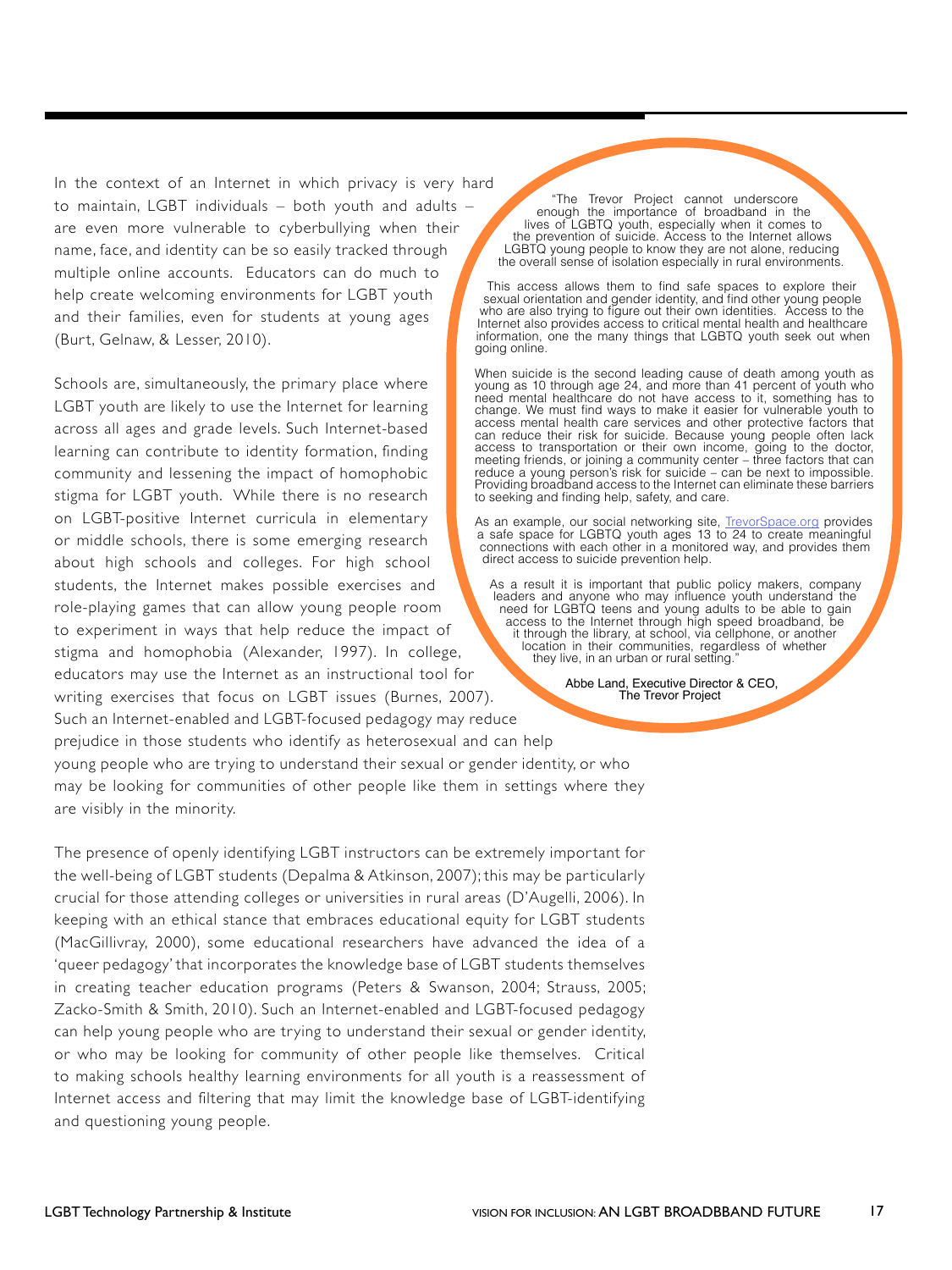## **FILTERING, LIBRARIES, E-RATE**

Young LGBT people looking for information about their own identities or a community of friends who are like themselves are often blocked from accessing the open, public Internet due to the presence of filters. For example, in response

"High-speed Internet is a valuable tool for the LGBT community, especially LGBT youth and the elderly, and access to the most rural members of the community is not currently available. With 18.1% of the Wyoming population either unserved or underserved by Internet providers, including a disproportionally high percentage of the people over the age of 55, the expansion of broadband service must be a priority.

When LGBT youth communicate on our resources website MatthewsPlace.com, they engage with t[heir peers who are](http://MatthewsPlace.com) passionate about making their community a better, safer place. For rural youth especially, high-speed Internet access facilitates that conversation when they do not know any LGBT people in their area and need help living happier, healthier lives.

MatthewsPlace.com Youth Blogger Jake Stallman writes about being from rural Iowa and the challenges he faces being the only openly gay student at his school. Over the last year blogging for Matthew's Place, he has grown as a person, as a leader in his area and as an activist for the LGBT community.

Crook County, Wyoming's least-served county, has only 0.3% of the population connected at the national standard for wired broadband. LinkWyoming, the state's initiative to increase access to broadband Internet service, is a first step, but nationally, more must be done to enhance this expansion."

#### **Jason Marsden, Executive Director, Matthew Shepard Foundation**

The stats all come from LinkWyoming. You can see that report at [http://www.linkwyoming.org/lwy/docs/WY%20](http://www.linkwyoming.org/lwy/docs/WY%20Phase%202%20Report_Final.pdf) [Phase%202%20Report\\_Final.pdf](http://www.linkwyoming.org/lwy/docs/WY%20Phase%202%20Report_Final.pdf)

to widespread, illegal censoring of Internet content in Tennessee, the American Civil Liberties Union launched its "Do Not Block" initiative to help students identify school computers unlawfully blocking appropriate LGBT content from students. Issues having to do with filters, libraries and "e-Rate" are pertinent, even crucial to the discussion of LGBT youth in educational settings.

Commonly used filters – that is, software designed to block "objectionable" content – can also, either inadvertently or intentionally, block LGBT-specific content. In 1998, the U.S. Congress passed The Child Online Protection Act (COPA). COPA prohibits the transmission of any material over the Internet deemed "harmful to minors," if the communication was made for a commercial purpose. The Children's Internet Protection Act (CIPA), passed in 2000, requires libraries and K-12 schools to install filters on their Internet computers to retain federal funding – known as the "e-Rate" - and discounts for computers and computer access. (American Library Association, http://www.ala. org/offices/oif/ifissues/issuesrelatedlinks/cppacopacipa).

Some filtering software does a commendable job blocking egregious and harmful materials, such as violent depictions of child abuse. Unfortunately, in the absence of policy guidelines that explicitly support the rights of young people to seek out information about LGBT identities and sexual health, the vast majority of filters often block LGBT-specific content, as well as much sexual and reproductive health content (ACLU, March 28, 2011. "ACLU Demands That Schools Stop Unconstitutional Web Filtering of LGBT Content." Available online at: https://www.aclu.org/ lgbt-rights/aclu-demands-schools-stop-unconstitutional-web-filteringlgbt-content)

The COPA and CIPA laws have unintentionally blocked access to information and LGBT-themed content of all kinds. For example, websites

that provide information about LGBT health issues are blocked by filtering software (Holt, 2009; Jones, 2003; Keegan, 2006). In the absence of clearly articulated guidelines, COPA and CIPA leave the definition of content deemed both "objectionable" and "harmful to minors" to those, ultimately, marketing and setting up the software itself. This jeopardizes the fundamental rights to free speech not only for young people, but also adult users of publicly funded Internet access. The lack of explicit support for the rights of people to information about sexual health and LGBT communities presents an additional burden for youth who are trying to access LGBT-specific content on the Internet from school or a library. Research indicates that Internet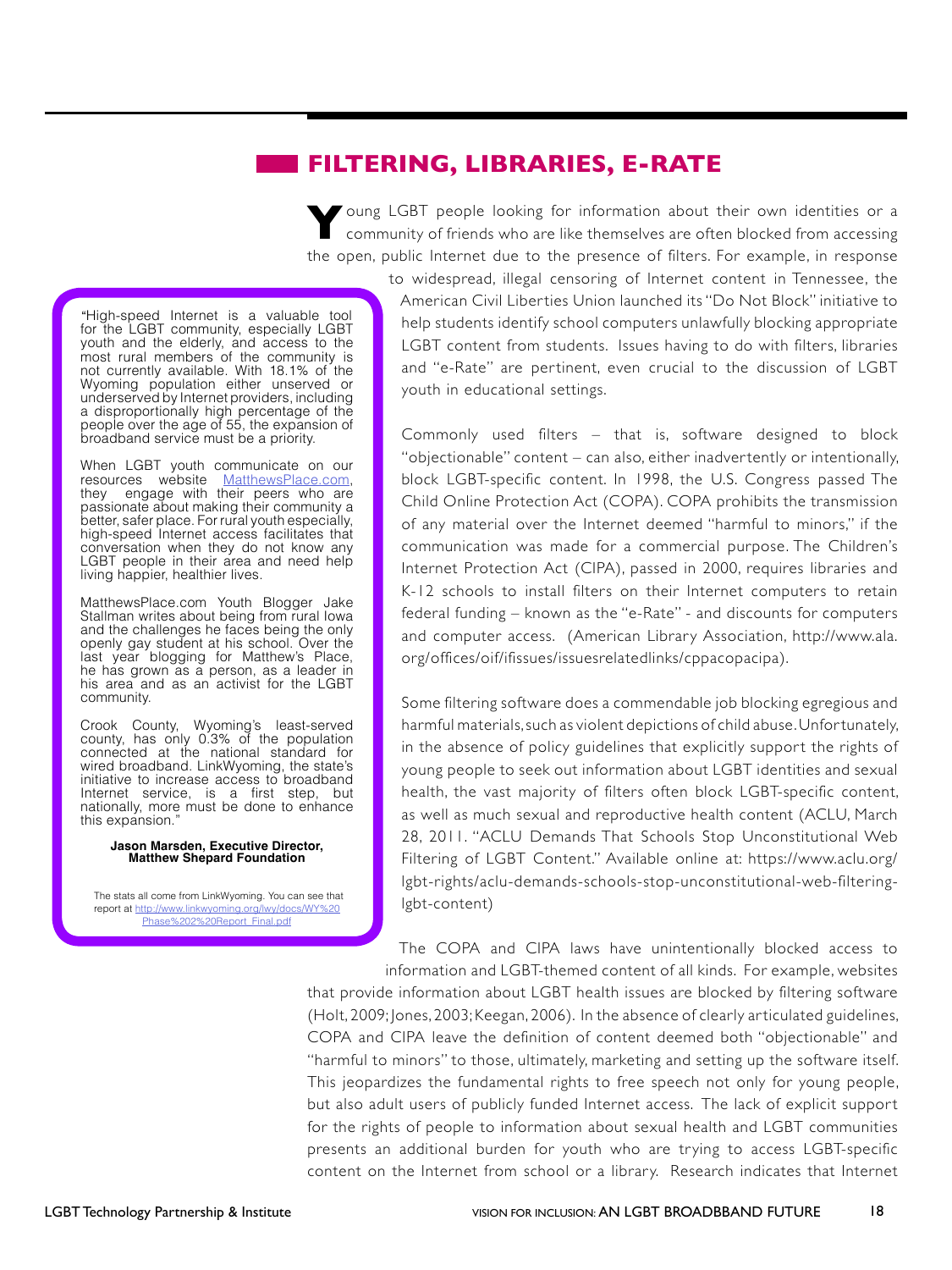filtering impairs construction of online communities, identity formation, and access to health information for LGBT youth (Holt 2007; 2009).

Librarians are often crucial guides, especially for adolescent LGBT patrons, who want to navigate through filters for information related to sexuality, gender identity, or health information (Storts-Brinks, 2010). For their part, schools and libraries are reluctant to remove filters because the funding they receive from the e-rate program requires these strict filters be in place. Removing the filter mandated by the e-rate program would cost these schools and libraries millions of dollars in much needed revenue (Jones, 2004). Given the reality of filters, the role of librarians becomes even more significant.

Librarians often serve both as guides in the information age and as LGBT role models. There are reference resources on the web for lesbian, gay, bisexual and transgender people that may not be easily located without the guidance of a skilled librarian (Watstein, Gales, & Stratton, 2001). Reference librarians who are attuned to the specific needs of gay (Hamer, 2003), lesbian (Rothbauer, 2004) and transgender (Taylor, 2002) individuals can prove to be helpful. Librarians, like openly LGBT or accepting teachers, can be important role models and guides for young people (Ciszek, 2011; Greenblatt, 2011; Mehra & Braquet 2011). Finally, libraries provide crucial public spaces and access to online portals for LGBT people who want to access the Internet (Kapitzke, 2001).

## **ECONOMIC OPPORTUNITY, the INTERNET & LGBT PEOPLE**

**A**pproximately 3.8% of the U.S. workforce identifies as lesbian, gay, bisexual or transgender (Williams Institute, 2011). At the present time in the U.S., there is no nationwide federal employment protection for LGBT people. Instead, there is a patchwork of protections at the state level, with only 21 states offering explicit protection for LGBT employees from losing their jobs because they identify as or are perceived to be LGBT. This variation in legal status leaves LGBT people vulnerable to discrimination in hiring and firing, as well as to on-the-job harassment (Chung, 2001). According to a study from the Williams Institute (2011), 21% of LGB employees report having been discriminated against in hiring, promotions and pay, while 47% of transgender employees report similar discrimination at work. Another report, "Injustice at Every Turn," from The Gay and Lesbian Task Force (2011) presents an in-depth account of the difficulties faced by transgender individuals in the labor market, including that 27% have been fired from jobs and 96% have been harassed at their jobs. Additionally, transgender people of color are more likely to experience such discrimination than their white counterparts (Whitfield et al., 2014).

Some companies welcome LGBT employees and this has been good for their business. According to the same Williams Institute study, 96% of Fortune 500 companies that have LGBT workplace protections say such policies have boosted their businesses.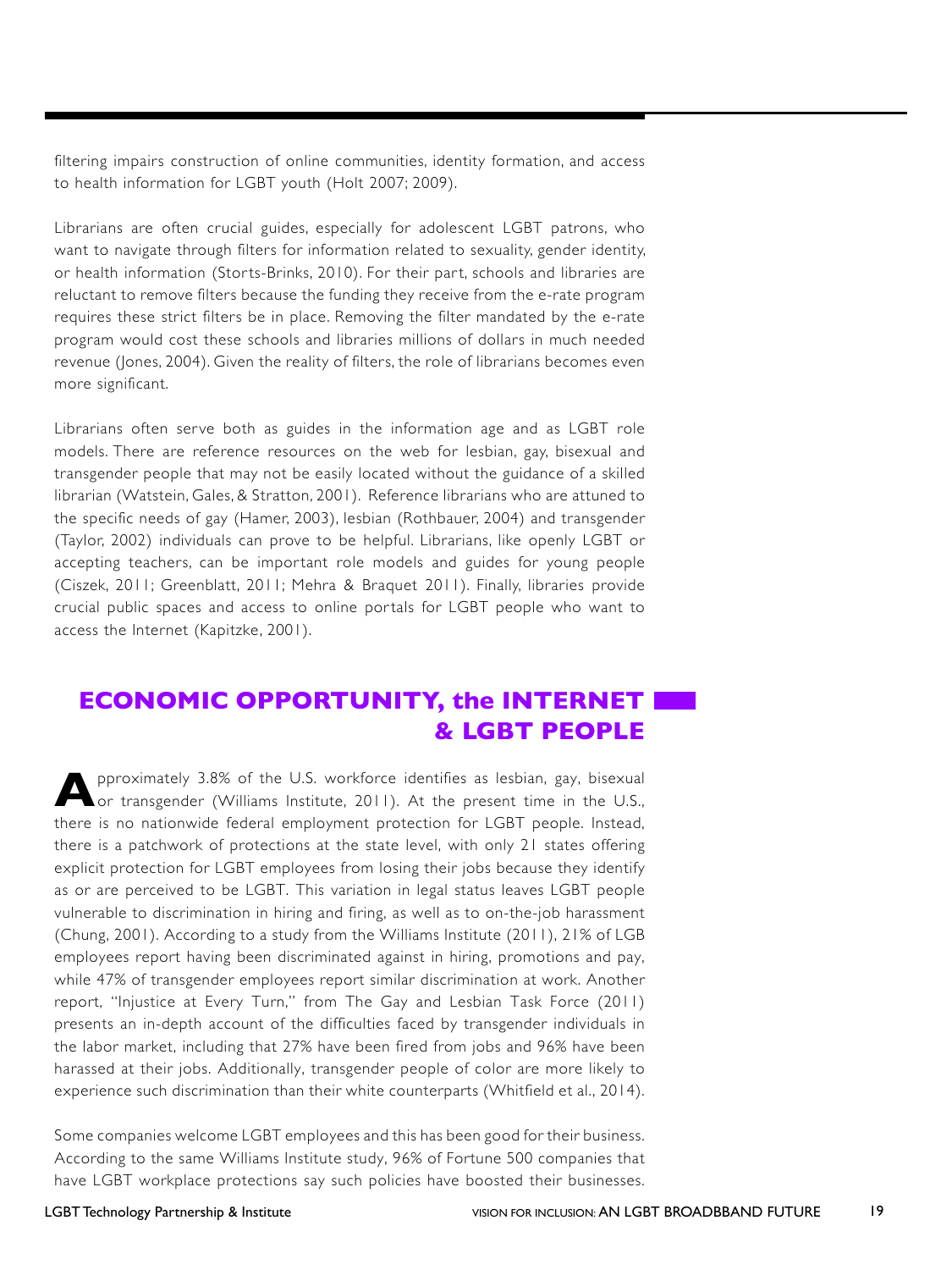Fortune 500 executives, including Apple CEO Tim Cook, have said such workplace policies boost productivity, increase retention rates and attract talent. Among the sectors where LGBT people find work, the multimedia, online and Internet industries are among the most accepting workplaces (Politics & Government Business, Nov.29, Dec.6, 2012).

Given this context of less than full equality, the Internet can be a valuable tool for finding information about LGBT-friendly employment opportunities and organizing for greater protection under the law.

According to a recent study, 32% of people in the U.S. credit social media for their current job (2012 Social Job Seeker Survey, http://web.jobvite.com/rs/jobvite/ images/Jobvite\_JobSeeker\_FINAL\_2012.pdf). While there is no separate national data on the job-seeking strategies of LGBT people, it is reasonable to assume based on previous research that this population is making use of the Internet to find employment at similar or even higher rates than the larger population (Kirk, 2000; Mehra, Merkel, & Bishop, 2004). By comparison, there is a recent study of African American jobseekers that found that this group is more likely than the general population to use the Internet for their search (Horrigan, John 2013"Broadband and Jobs: African Americans Rely Heavily on Mobile Access and Social Networking in Job Search," Joint Center for Political and Economic Studies, 2013, http://www. jointcenter.org/sites/default/files/upload/research/files/Broadband%20and%20 Jobs.pdf). Until we have a coherent federal policy protecting the rights of LGBTidentifying people in the workplace, there is a clear need for both expanding online resources that identify employment opportunities and workplaces supportive of LGBT communities and individuals as well as an awareness that those individuals drawn to online work may very well be seeking refuge from otherwise hostile work environments. Employers in the IT sector would do well to know that they may have a disproportionately high number of LGBT-identifying people in their applicant pool and would be best positioned to attract the strongest candidates by adopting LGBT-supportive hiring and employment policies, ranging from transgender health support to legal counsel for employees adopting their same-sex partner's children from a previous relationship.

## **CIVIC & COMMUNITY ENGAGEMENT**

**T**he form that civic engagement takes is changing. Traditionally, civic engagement meant activities like joining a club or community group where people discussed politics. Now, people are just as likely to find community online and discuss politics with far-flung others as they are with neighbors living in the same zip code (de Zúñiga et al., 2010). This is especially true for LGBT people who may find community at online LGBT affinity websites or apps in a study of Gay.com, Campbell examined a variety of discussion forums and found that these constituted emerging forms of civic engagement (Campbell, 2007). In a majority of the forums that he examined, online discussions led to calls for offline political activism, such as voting, boycotting,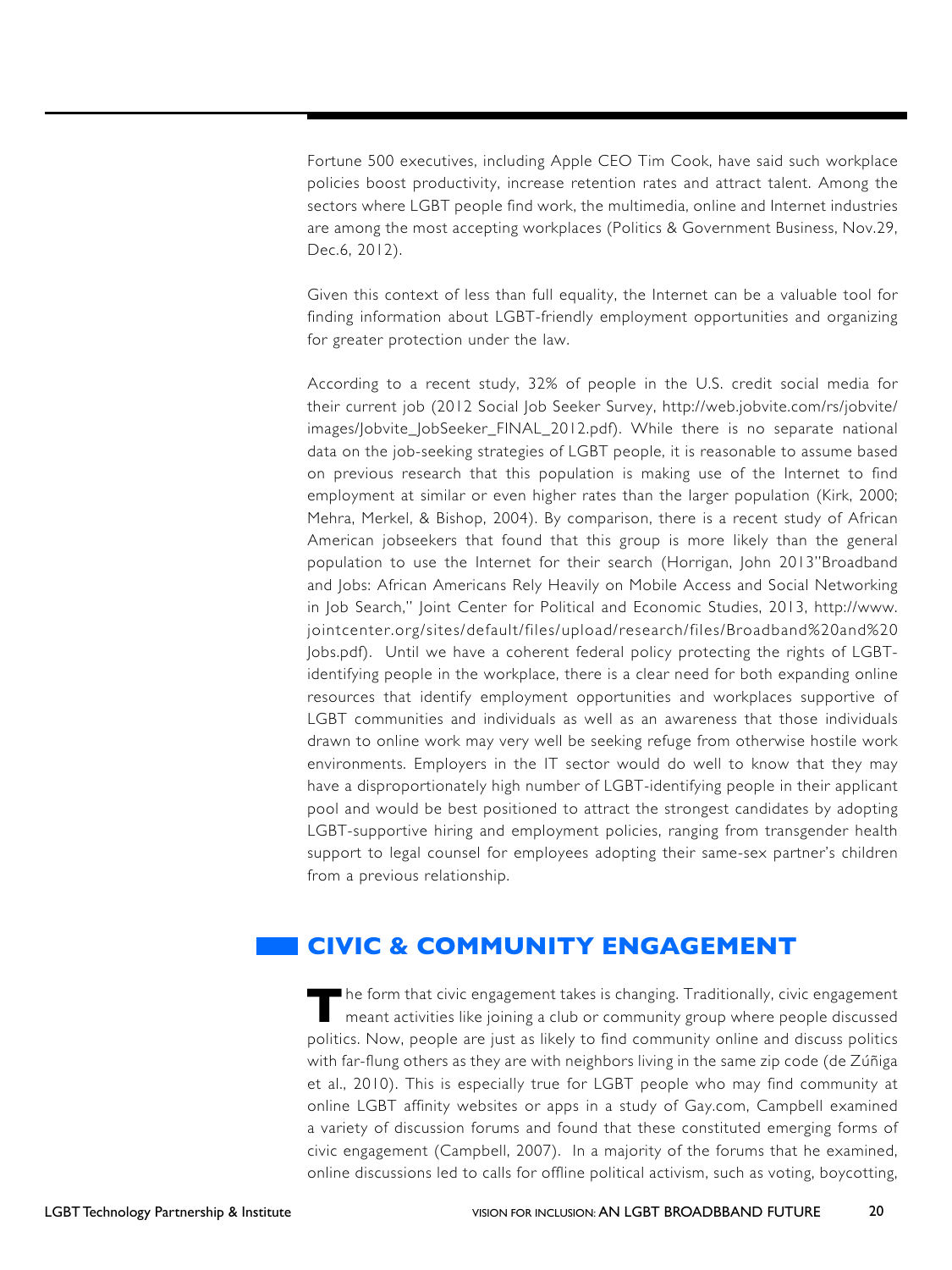letter writing or protest marching. In this way, the Internet, and LGBT-specific sites like Gay.com, function as a kind of public sphere for LGBT people (Mowlabocus, 2008; Rhoades, 2011; Shapiro, 2004).

A recent study indicates that LGBT youth have high rates of civic engagement online (GLSEN, 2013). In this study, 77% of LGBT youth reported taking part in an online community that supports a cause or issue. A large majority, 68%, said they had written a blog post or posted comments on another blog about a cause or an issue, while 51% said they had used the Internet to participate in or recruit people for an offline event or activity (GLSEN, 2013).

## **Public Safety**

**LACCET** people continue to face serious threats to their safety on a daily basis even<br>as there have been gains in public recognition of same-sex marriage and the repeal of harmful legislation (e.g., DOMA, DADT). A 2013 report by the National Coalition of Anti-Violence Programs reported 25 anti-LGBTQ homicides in the United States. This is the 4th highest yearly total ever recorded by NCAVP. Given the persistence of racism in the contemporary US, LGBT people of color are at an increased risk for threats to their personal safety. The same NCAVP report found that 73% of all anti-LGBTQ homicide victims in 2012 were people of color. Of the 25 known homicide victims in 2012 whose race/ethnicity was disclosed, 54 percent were Black/African American, 15 percent Latino, 12 percent white and 4 percent Native American. Transgender women of color are nearly 3 times more likely to be victims of violence as compared to their lesbian, gay or bisexual counterparts.

The Internet, and specifically, mobile technology can provide a form of 'safety net' for LGBT people because it increases connection to safety and supportive others (Hillier, Mitchell, & Ybarra, 2012) This, however, does not eliminate the need for continued awareness of the types of messaging that is created, transmitted, and disseminated.

For LGBT people of color, contact with police can be an occasion for harassment and brutality rather than assistance and safety. One study finds that LGBT people of color are using their mobile phones regularly to either record police misconduct or to avoid contact with police; for both, respondents reported using their mobile phones this way: daily – 14%, several times a week – 6%, and at least once a week – 8%. (Daniels & Battle, 2012). For vulnerable LGBT youth such as those who are marginally housed, mobile technology provides emotional support, access to social services, and a connection to legitimate employment opportunities (Daniels, 2011). The research suggests that Internet access and civic media and technologies could play a key role in mitigating the disproportional violence directed at LGBT communities and individuals perceived to be a part of these communities.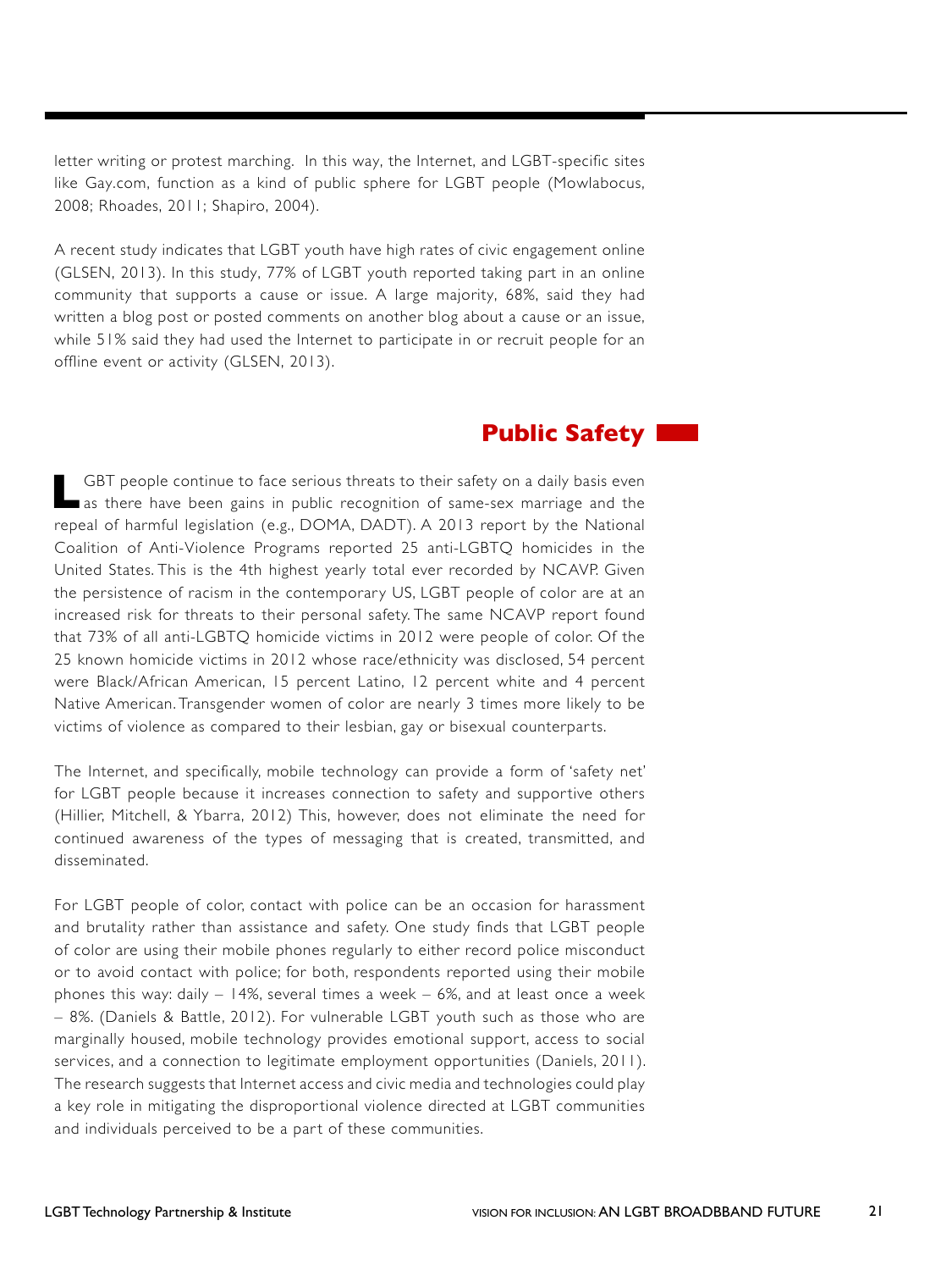## **1. THOUGHTFUL AND RESPONSIBLE FILTERING SOFTWARE THAT RESPECTS CIVIL LIBERTIES AND RIGHTS TO FREE SPEECH**

Access to knowledge and information in a networked, information economy is fundamental to all other forms of access. For LGBT people, access to knowledge about their own identity, communities and health is often blocked when they search in public libraries and, for youth, in public schools.

We recommend policy changes that would redefine the "e-rate" benefits for Federallyfunded IT so that they do not block LGBT-specific content and allow access to LGBT information in public libraries and schools.

## **2. INCREASE THE DEPLOYMENT OF LICENSED AND UNLICENSED SPECTRUM AVAILABLE FOR BROADBAND INTERNET SERVICES**

The Internet has become a critical tool for civic engagement and public service. As more and more government services move online, reliable, safe, and unfettered broadband access to the Internet becomes more critical to vibrant civic participation and community engagement. Addressing the specific needs of LGBT communities and individuals may be a route to better support a broad base of people who would benefit from access to Internet networks that stand to be improved with an infusion of additional spectrum. All people deserve and require reliable Internet access for the health of our democracy.

And, unlike the trend for LGBT individuals to move to urban centers (e.g., Greenwich Village, The Castro) decades ago to find community support, research from a large national survey suggests that more and more LGBT-identifying people are living and raising families beyond traditional gay enclaves (Kastanis & Wilson, 2014). LGBT people of color, in particular, tend to "come out" and remain in the same geographical area. For many, this means living in rural areas. For LGBT people living in rural areas, the Internet is a vital mechanism for youth negotiating a LGBT identity in the rural United States (Gray, 2009).

Given the important role of access to the Internet and resources in the lives of LGBTidentifying people, it is clear this community would benefit greatly from policies that allocate additional licensed and unlicensed spectrum for usage. Additional spectrum would alleviate network congestion and increase the capacity of both cellular and WiFi-based networks for all users. The increase in spectrum will help ensure Internet connections to these networks are reliable, robust and widely available. In addition, increases in spectrum should also allow for Internet availability to be economically accessible for all LGBT people.

#### *Usage of Terms:*

**Licensed and Unlicensed Spectrum**

**Licensed** – *Spectrum that is licensed by the government for one company to use.*

Unlicensed – *Spectrum that is open for use by anyone as long as they follow as set of rules.*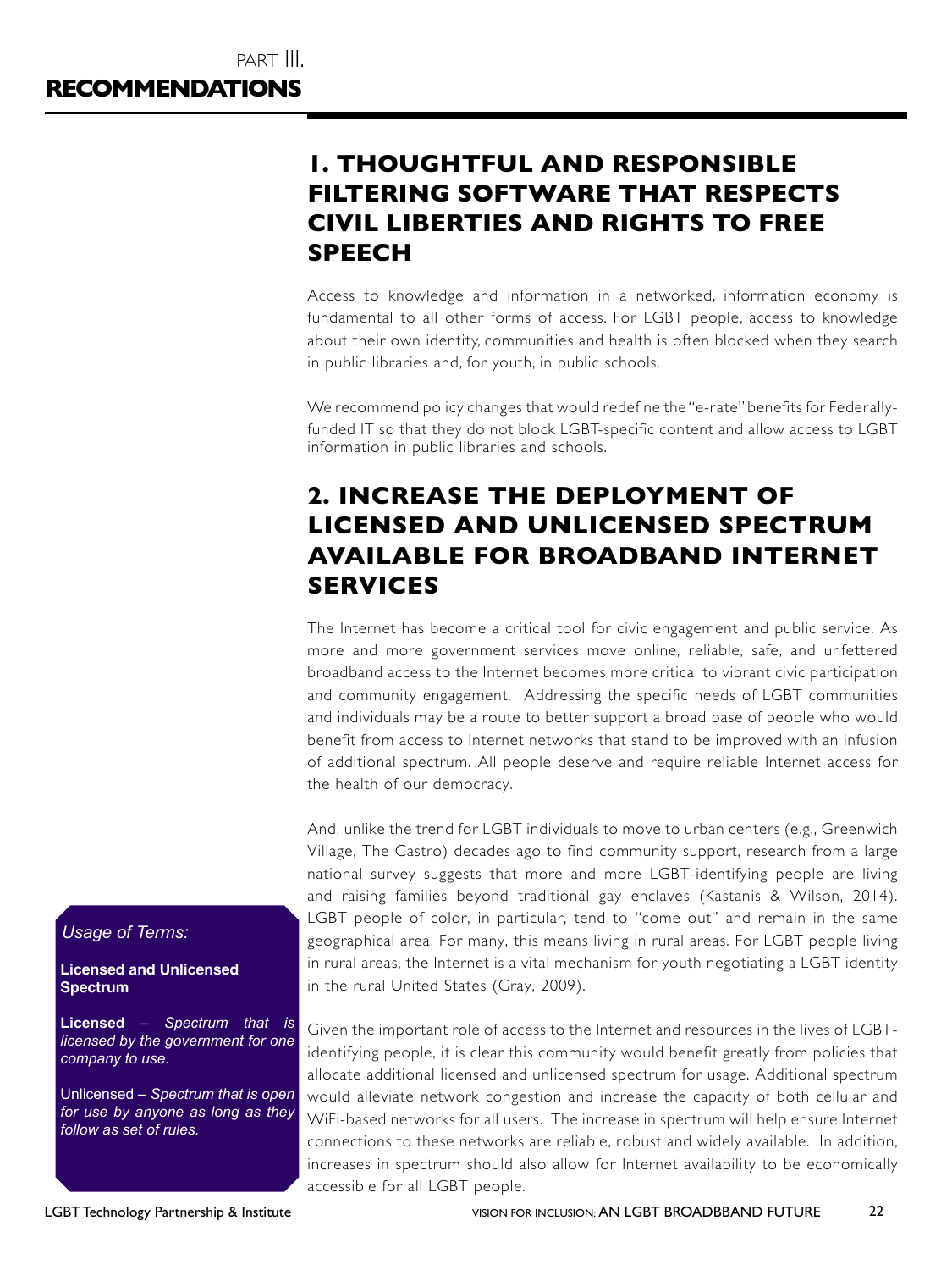## **3. SUPPORT AND TRAINING FOR EDUCATORS AND LIBRARIANS WORKING WITH LGBT YOUTH AND ADULTS**

Education about usage, being good online digital citizens, privacy, confidentiality and online bullying are just a few but important components of digital literacy.

For LGBT youth, educators and librarians are often their first guides to information about their own identity and finding others like themselves. Yet, teachers and librarians often lack adequate training and digital literacy tools to be able to guide LGBT young people to the appropriate information. Similarly, older LGBT adults often turn to libraries not only for training, connection and basic classes, but also to find safe, accepting spaces.

We recommend developing and providing training in LGBT-specific digital literacy information for librarians, K-12 teachers and community leaders.

As our population continues to age we recommend that libraries, schools, community centers and LGBT centers continue to train staff and volunteers about LGBT-specific needs. We also emphasize the need for local community resources to support the LGBT individuals in their community by providing safe and welcoming spaces, programs and partnerships with LGBT organizations.

## **4. EXPAND MENTAL HEALTH SUPPORT VIA MOBILE-INTERNET**

Given the LGBT community's predilection to use the Internet to identify preventive health information, service providers and community resources, policy makers, medical providers, corporations, and social service and information providers should make sure that their services meet the needs of LGBT communities searching for health related information online and via mobile/smart phones. These information and service providers should be keenly aware of the unique characteristics of the LGBT community and understand the community is not a monolith but rather comprised of nearly every other community be it race, religion, age, class or geographic location. It is also important to note that each of the different communities within the LGBT community have unique needs, especially around health care.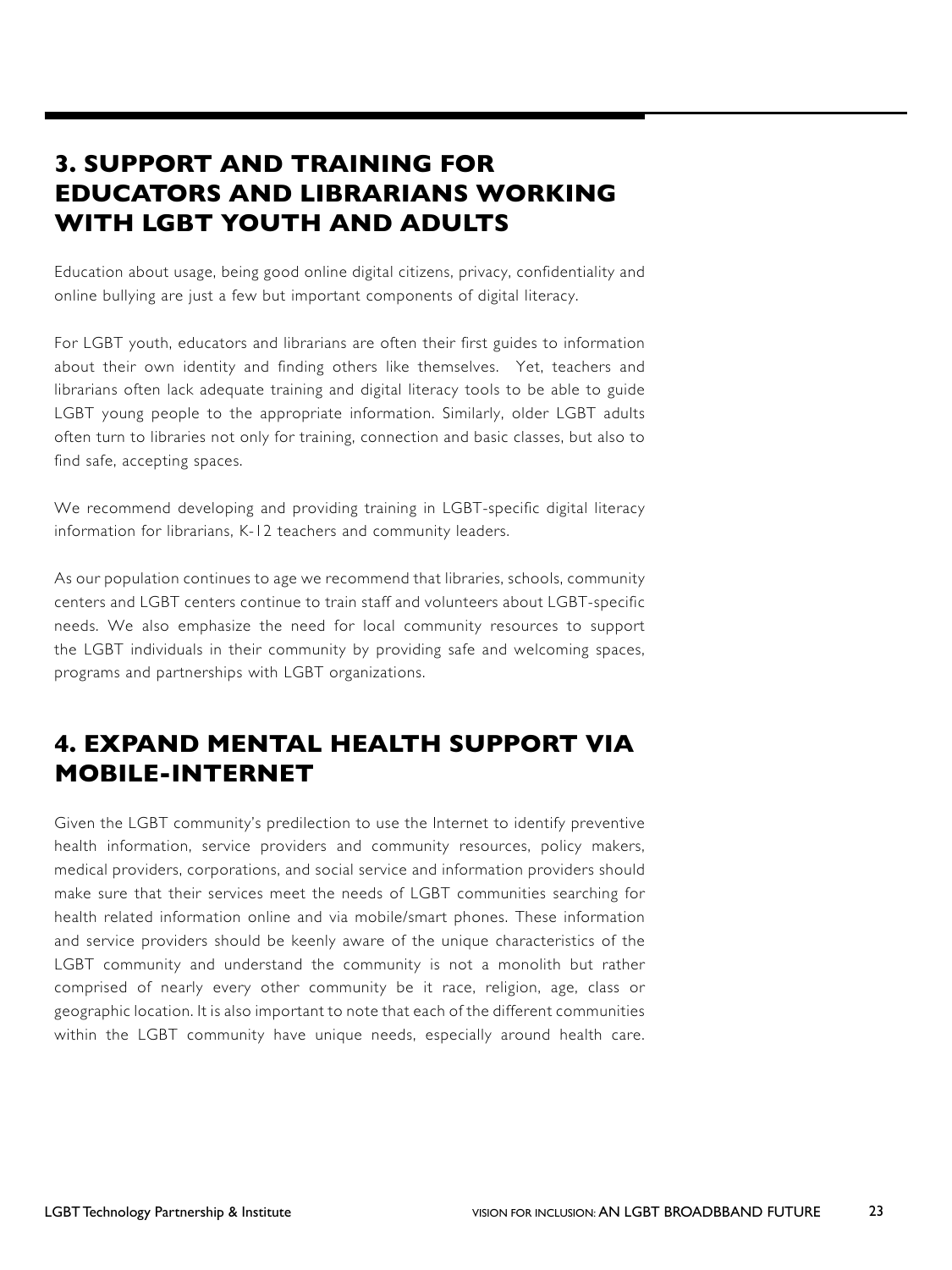## **5. CALL ON PUBLIC AND PRIVATE SECTOR COMMITMENTS TO INTERNET USERS' RIGHT TO PRIVACY, EQUAL ACCESS, & ANONYMOUS USE OF THE INTERNET**

In an ideal world, it would not matter if someone identified as or was perceived to be lesbian, gay, bisexual, or transgender. Unfortunately, there are still very real, negative consequences for identifying as or being perceived as LGBT. As long as diverse communities of LGBT people need spaces and resources to address the discrimination they potentially face at school, in their homes, or at the workplace, they will need the privacy and anonymity to seek out support and information that could be, literally, the difference between life and death.

We call on the Public and Private Sectors, from educators managing school records to companies that monetize private user data across commercial social media, to prioritize the right of citizens to use the Internet, as we do other modes of private communication, to share information freely and confidentially. Recent revelations of the National Security Agency's breach of U.S. citizens' rights to privacy are an opportunity to call on both the Public and Private Sector to grant users explicit rights to the data and content that they generate online and to commit to supporting the right to privacy and opportunities for anonymous use of the Internet. A policy that supports individuals and communities turning to the Internet to share ideas and assemble in private is fundamental to the health of our democracy and must take precedence over the commercial value of selling people's private communication with others. To do less would have a chilling effect on the value of the Internet as a source for democratic participation and exchange, not just in the United States but around the world. We call on government entities and commercial enterprises to request the right to use individuals' content and to be transparent when data is generated through individual use in one context is connected to data use in another.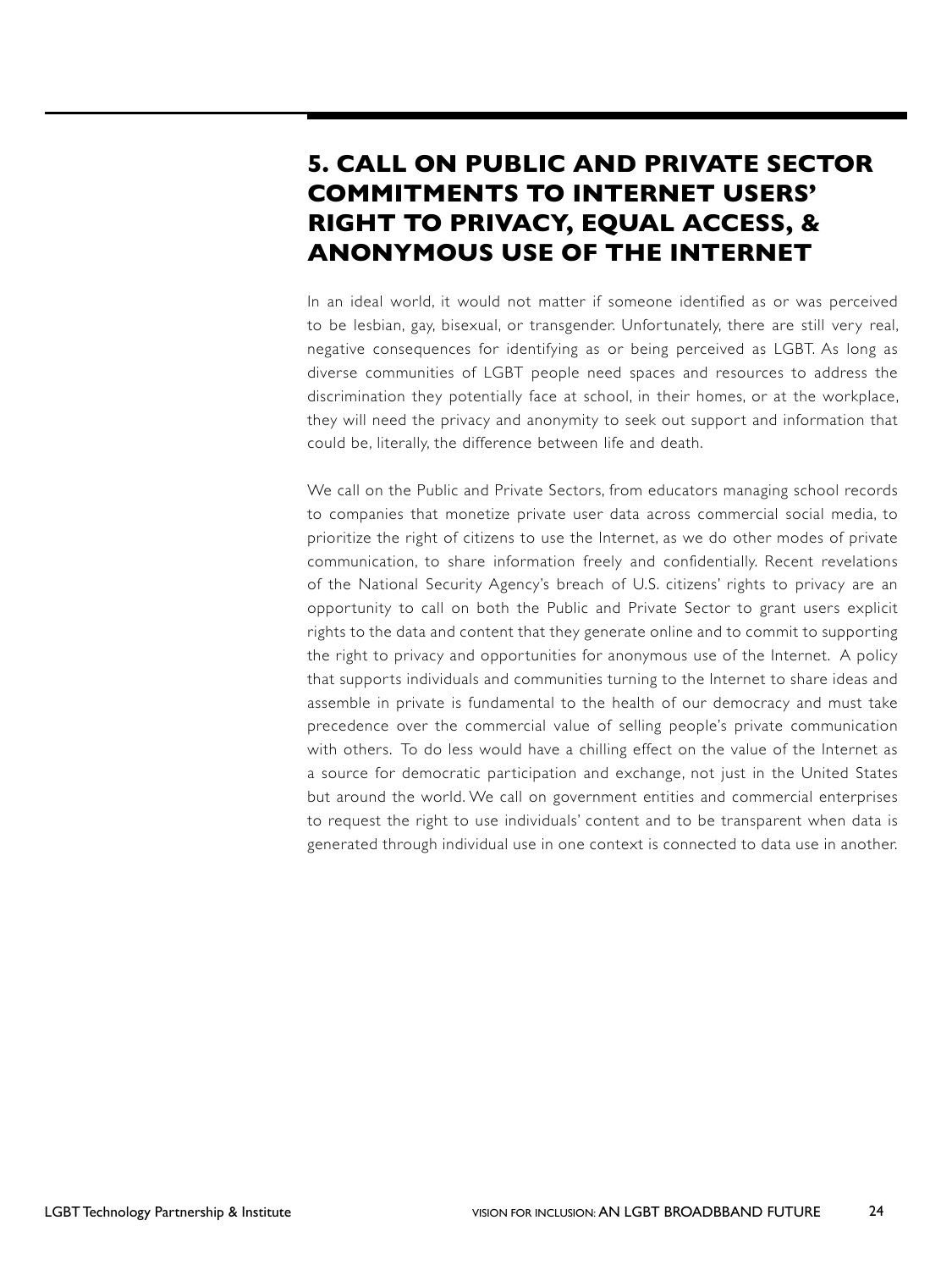## **6. EXPAND RESEARCH INITIATIVES WITH AND ABOUT THE LGBT COMMUNITY**

From our research, what is most apparent is the general lack of research on LGBT communities. We implore public policy makers, companies and academic institutions to make funds available for greater research on LGBT issues and ensure that LGBT communities are included and a part of any trials, programs and studies. Specifically, these research initiatives should include studies of:

- 1. The specific privacy, confidentiality and security needs of LGBT communities;
- 2. On what LGBT individuals and communities are accessing when seeking online resources;
- 3. Health information and how LGBT communities, particularly youth and seniors can gain access to salient, timely and relevant health information and providers;
- 4. How filtering standards can be revised to ensure that LGBT communities have access to important and relevant information;
- 5. How International LGBT communities are affected by various Internet polices;
- 6. How a free cell phone program would impact LGBT youth and older adults; and
- 7. Online shaming, stigmatization and marginalization.

## **7. EXPLICIT CONSIDERATION OF LGBT SPECIFIC NEEDS IN FUTURE PUBLIC POLICY CONVERSATIONS**

For too long LGBT communities have not been at the table with other communities as technological policy decisions are being made. As a result, how those policy decisions will affect the broad array of LGBT communities is not taken into account. Public policy makers at the Federal, State and local levels need to ensure that the specific needs and concerns of LGBT communities be taken into account when considering policy decisions.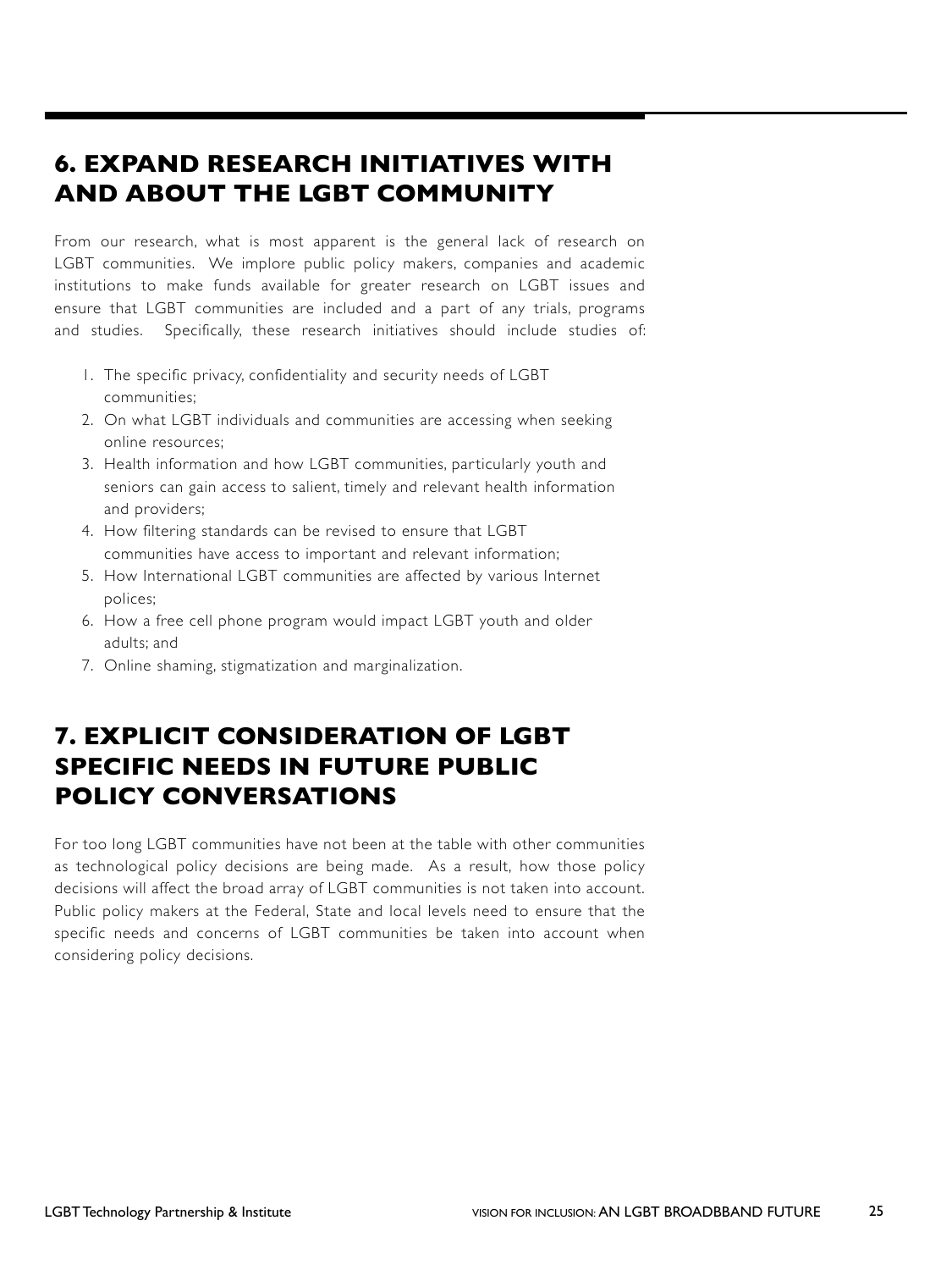## **REFERENCES**

- Alexander, Jonathan. "Out of the Closet and into the Network: Sexual Orientation and the Computerized Classroom." Computers and Composition 14, no. 2 (1997): 207–216.
- Baams, L., K.J. Jonas, S. Utz, H.M.W. Bos, and L. van der Vuurst. "Internet Use and Online Social Support among Same Sex Attracted Individuals of Different Ages." Computers in Human Behavior 27, no. 5 (September 2011): 1820– 1827.
- Battle, Juan, Antonio Jay Pastrana, and Jessie Daniels. "Social Justice Sexuality Project: 2010 National Survey, including Puerto Rico." (2013).
- Benotsch, Eric G., Aaron M. Martin, Flint M. Espil, Christopher D. Nettles, David W. Seal, and Steven D. Pinkerton. "Internet Use, Recreational Travel, and HIV Risk Behaviors in Men Who Have Sex With Men." Journal of Community Health 36, no. 3 (June 2011): 398–405.
- Benson, Kristen E. "Seeking Support: Transgender Client Experiences with Mental Health Services." Journal of Feminist Family Therapy 25, no. 1 (January 2013): 17–40.
- Boellstorff, Tom. "But do not identify as gay: a proleptic genealogy of the MSM category." Cultural Anthropology 26, no. 2 (2011): 287-312.
- Blumenfeld, Warren J., and R. M. Cooper. "LGBT and Allied Youth Responses to Cyberbullying: Policy Implications." The International Journal of Critical Pedagogy 3, no. 1 (July 21, 2010): 112.
- Bull, S. S., M. McFarlane, L. Lloyd, and C. Rietmeijer. "The Process of Seeking Sex Partners Online and Implications for STD/HIV Prevention." AIDS Care 16, no. 8 (2004): 1012–1020.
- Burnes, Theodore R. "Queering College Writing: Writing Students' Learning of LGB Issues Using the Internet as an Instructional Tool." Journal of Gay & Lesbian Issues in Education 4, no. 2 (2007): 75–88.
- Burt, Tracy, Aimee Gelnaw, and Lee Klinger Lesser. "Creating Welcoming and Inclusive Environments for Lesbian, Gay, Bisexual, and Transgender (LGBT) Families in Early Childhood Settings." YC Young Children 65, no. 1 (January 2010): 97–102.
- Campbell, John Edward. "Virtual Citizens or Dream Consumers: Looking for Civic Community on Gay. com." Queer online: media technology & sexuality 40 (2007): 197.
- Cassels, Peter. "LGBT Youth Singled out with Cyber Bullying." Bay Windows 21, no. 2 (December 19, 2002): 14–15.
- Chew Ng, Rilene A., Michael C. Samuel, Terrence Lo, Kyle T. Bernstein, Getahun Aynalem, Jeffrey D. Klausner, and Gail Bolan. "Sex, Drugs (Methamphetamines), and the Internet: Increasing Syphilis Among Men Who Have Sex With Men in California, 2004–2008." American Journal of Public Health 103, no. 8 (August 2013): 1450–1456.
- Chung, Y. Barry. "Work discrimination and coping strategies: Conceptual frameworks for counseling lesbian, gay, and bisexual clients." The Career Development Quarterly 50, no. 1 (2001): 33-44.
- Ciszek, Matthew P. "Out on the Web: The Relationship between Campus Climate and GLBT-Related Web-Based Resources in Academic Libraries." The Journal of Academic Librarianship 37, no. 5 (September 2011): 430–436.
- Clark, Taylor, Carina Marquez, C. Bradley Hare, Malcolm D. John, and Jeffrey D. Klausner. "Methamphetamine Use, Transmission Risk Behavior and Internet Use Among HIV-Infected Patients in Medical Care, San Francisco, 2008." AIDS and Behavior 16, no. 2 (December 30, 2010): 396–403.
- Cooper, Robyn M., and Warren J. Blumenfeld. "Responses to Cyberbullying: A Descriptive Analysis of the Frequency of and Impact on LGBT and Allied Youth." Journal of LGBT Youth 9, no. 2 (April 2012): 153–177.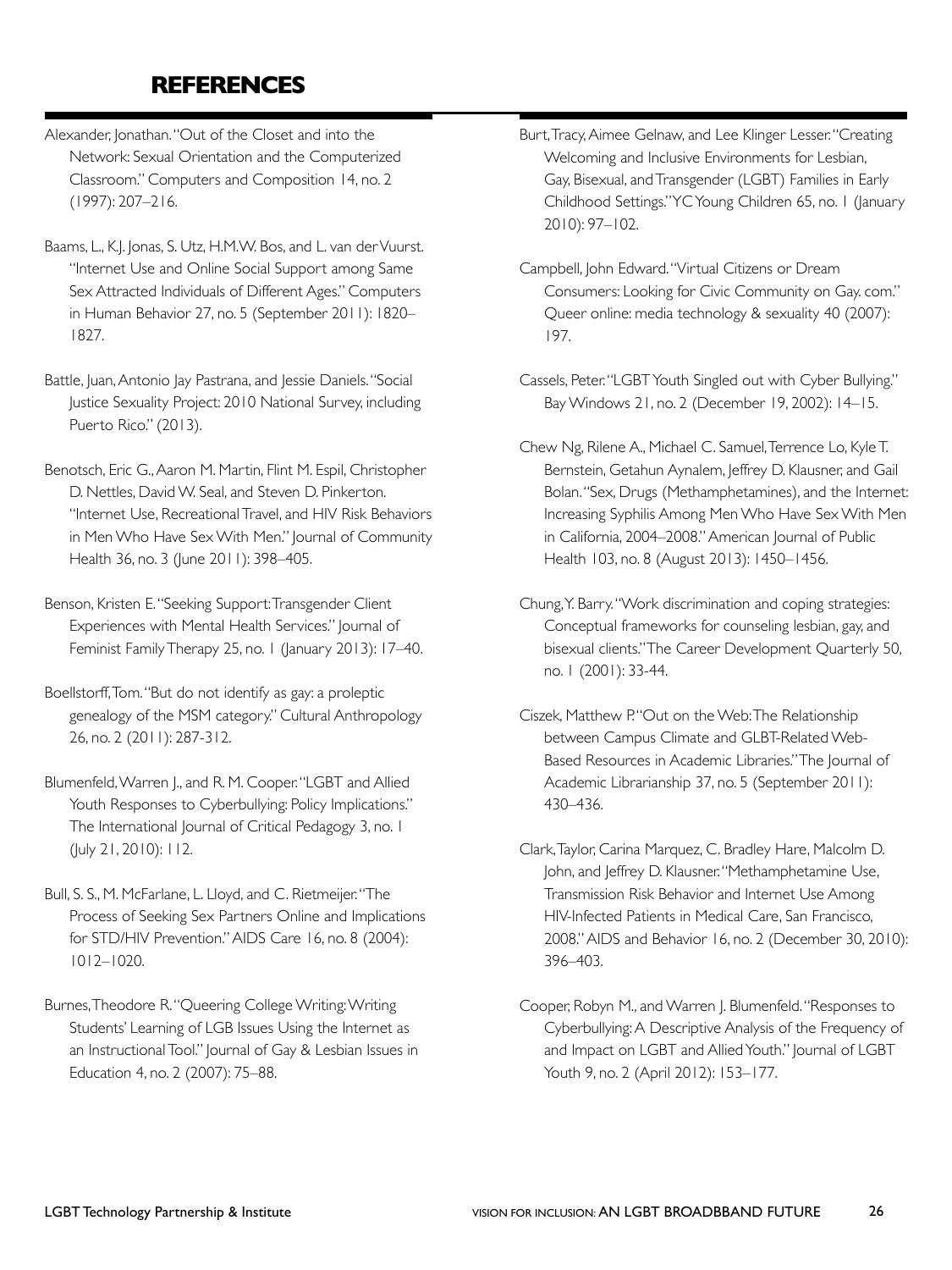Conner, Ross F., Lois Takahashi, Eloy Ortiz, Eduardo Archuleta, Juan Muniz, and Julio Rodriguez. "The SOLAAR HIV Prevention Program for Gay and Bisexual Latino Men: Using Social Marketing to Build Capacity for Service Provision and Evaluation." AIDS Education and Prevention 17, no. 4 (2005): 361–374.

Cox, Nele, Wim Vanden Berghe, Alexis Dewaele, and John Vincke. "Acculturation Strategies and Mental Health in Gay, Lesbian, and Bisexual Youth." Journal of Youth and Adolescence 39, no. 10 (October 2010): 1199–210.

Cox, Nele, Alexis Dewaele, Mieke van Houtte, and John Vincke. "Stress-Related Growth, Coming Out, and Internalized Homonegativity in Lesbian, Gay, and Bisexual Youth. An Examination of Stress-Related Growth Within the Minority Stress Model." Journal of Homosexuality 58, no. 1 (December 30, 2010): 117–137.

D'Augelli, Anthony R. "Coming Out, Visibility, and Creating Change: Empowering Lesbian, Gay, and Bisexual People in a Rural University Community." American Journal of Community Psychology 37, no. 3–4 (June 2006): 203–10.

Daniels, Jessie. "LGBT Homeless Youth and Mobile Technology: Data from New York City," Paper presented at Social Science History Association Meetings, Boston, MA, (November 18, 2011).

Daniels, Jessie and Battle, Juan. "SJS Project: House and Ball Community Data," Paper presented at Creating Change, Baltimore, MD, (February 4, 2012).

DeLonga, Kathryn, Hector L. Torres, Charles Kamen, Stephanie N. Evans, Susanne Lee, Cheryl Koopman, and Cheryl Gore-Felton. "Loneliness, Internalized Homophobia, and Compulsive Internet Use: Factors Associated with Sexual Risk Behavior among a Sample of Adolescent Males Seeking Services at a Community LGBT Center." Sexual Addiction & Compulsivity 18, no. 2 (April 2011): 61–74.

Depalma, Renee, and Elizabeth Atkinson. "Strategic Embodiment in Virtual Spaces: Exploring an On-Line Discussion about Sexualities Equality in Schools." Discourse: Studies in the Cultural Politics of Education 28, no. 4 (2007): 499–514.

Detlefsen, Ellen Gay. "Where am I to go? Use of the Internet for consumer health information by two vulnerable communities." Library Trends 53, no. 2 (2004): 283-300.

- Digitas, LBi. "Digitas Unveils Industry's First Large-Scale Research On LGBT Mobile Device Behavior." (June 2013)
- Donnerstein, Ed. "Internet Bullying." Pediatric Clinics of North America 59, no. 3 (June 2012): 623–633.
- Eichhorn, Kate. "Re-In/citing Linguistic Injuries: Speech Acts, Cyberhate, and the Spatial and Temporal Character of Networked Environments." Computers and Composition 18, no. 3 (January 3, 2001): 293–304.
- Fields, Sheldon D., Mitchell J. Wharton, Anita I. Marrero, Avril Little, Kraig Pannell, and John H. Morgan. "Internet Chat Rooms: Connecting With a New Generation of Young Men of Color at Risk for HIV Infection Who Have Sex With Other Men." Journal of the Association of Nurses in AIDS Care 17, no. 6 (November 2006): 53–60.
- Fogg-Davis, Hawley G. "Theorizing Black Lesbians within Black Feminism: A Critique of Same-Race Street Harassment." Politics and Gender 2, no. 1 (2006): 57–76.
- Gates, Gary J. "How many people are lesbian, gay bisexual and transgender?" Los Angeles, CA: The Williams Institute at UCLA School of Law, (April 2011). http:// williamsinstitute.law.ucla.edu/wp-content/uploads/Gates-How-Many-People-LGBT-Apr-2011.pdf
- Gay, Gale Horton. "Vulnerabilities in Cyber Security Mean Opportunities Too." U.S. Black Engineer & Information Technology 35, no. 4 (Winter 2011): 68–69.
- Gay Times, "When 16-Year-Old Ed Johnson Was Bullied He Started a Website to Help Other Gay Kids." no. 382 (July 2010): 62–63.
- Gee, Royal. "Primary Care Health Issues among Men Who Have Sex with Men." Journal of the American Academy of Nurse Practitioners 18, no. 4 (April 2006): 144–153.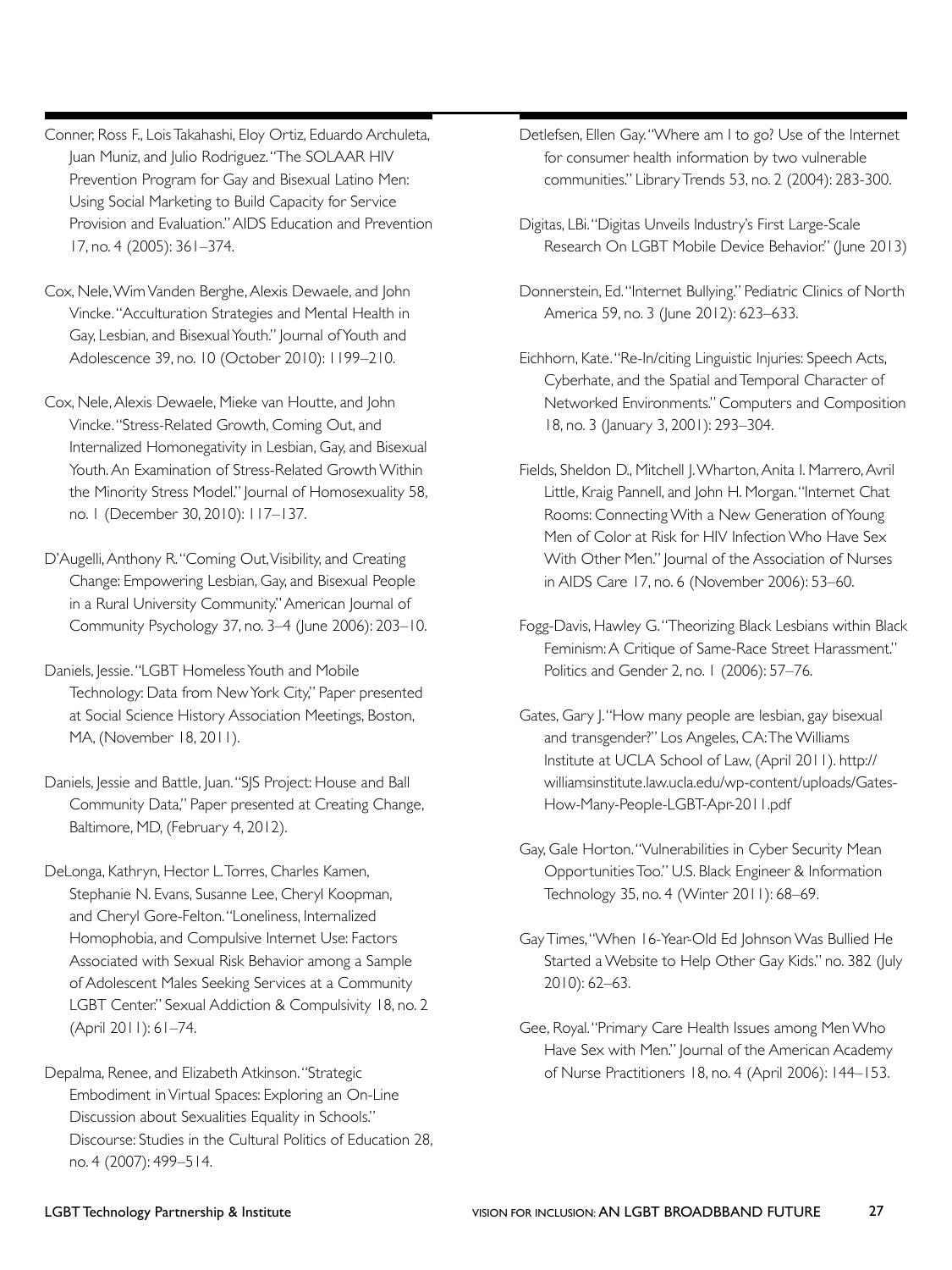- GLSEN. "Out Online: The Experiences of LGBT Youth on the Internet." (July 10, 2013). Available online at: http://glsen. org/press/study-finds-lgbt-youth-face-greater-harassmentonline.
- GLSEN. The 2009 National School Climate Survey: Key Findings on the Experiences of Lesbian, Gay, Bisexual and Transgender Youth in Our Nation's Schools. Executive Summary. Gay, Lesbian and Straight Education Network (GLSEN). New York, NY, 2010.
- Grant, Jaime M., Mottet, Lisa, and Tanis, Justin. "Injustice at Every Turn: A Report of the National Discrimination Survey." National Center for Transgender Equality and National Gay and Lesbian Task Force, Washington, D.C., 2011. Available online at: http://www.thetaskforce.org/ downloads/reports/reports/ntds\_full.pdf
- Gray, Mary L. Out in the Country: Youth, Media, and Queer Visibility in Rural America. New York: NYU Press, 2009.
- Gray, Mary L. "Coming of Age in a Digital Era: Youth Queering Technologies in Small Town, USA." Ph.D dissertation, University of California, San Diego, 2004.
- Gray, Nicola J., Jonathan D. Klein, Peter R. Noyce, Tracy S. Sesselberg, and Judith A. Cantrill. "Health Information-Seeking Behaviour in Adolescence: The Place of the Internet." Social Science & Medicine 60, no. 7 (April 2005): 1467–1478.
- Greenblatt, Ellen. "The Internet and LGBTIQ communities." Serving LGBTIQ library and archives users: Essays on outreach, service, collections and access (2011): 42-50.
- Greytak, Emily A., Joseph G. Kosciw, and Elizabeth M. Diaz. Harsh Realities: The Experiences of Transgender Youth in Our Nation's Schools. Gay; Lesbian and Straight Education Network (GLSEN). 121 West 27th Street Suite 804, New York, NY 10001, 2009.
- Grundy, John, and Miriam Smith. "Activist Knowledges in Queer Politics." Economy and Society 36, no. 2 (2007): 294–317.

Hamer, Judah S. "Coming-out: Gay males' information seeking." School Libraries Worldwide (2003): 73-89.

- Harrison, Richard, and Michael Thomas. "Identity in Online Communities: Social Networking Sites and Language Learning." International Journal of Emerging Technologies and Society 7, no. 2 (2009): 109–124.
- Hillier, Lynne, Kimberly J. Mitchell, and Michele L. Ybarra. "The Internet As a Safety Net: Findings From a Series of Online Focus Groups With LGB and Non-LGB Young People in the United States." Journal of LGBT Youth 9, no. 3 (July 2012): 225–246.
- Hinchliff, Sharron, Merryn Gott, and Elisabeth Galena. "'I daresay I might find it embarrassing': general practitioners' perspectives on discussing sexual health issues with lesbian and gay patients." Health & Social Care in the Community 13, no. 4 (2005): 345-353.
- Hoffman, Neal D., Katherine Freeman, and Stephanie Swann. "Healthcare Preferences of Lesbian, Gay, Bisexual, Transgender and Questioning Youth." Journal of Adolescent Health 45, no. 3 (2009): 222–229.
- Holt, David. "LGBTIQ Teens-Plugged in and Unfiltered: How Internet Filtering Impairs Construction of Online Communities, Identity Formation, and Access to Health Information." Identity Formation, and Access to Health Information (December 22, 2009) (2011).
- Holt, David Brian. "Internet filtering and the adolescent gay/ lesbian patron." Library Student Journal (2007).
- Hooper, Simon, B. R. Simon Rosser, Keith J. Horvath, J. Michael Oakes, and Gene Danilenko. "An Online Needs Assessment of a Virtual Community: What Men Who Use the Internet to Seek Sex with Men Want in Internet-Based HIV Prevention." AIDS and Behavior 12, no. 6 (2008): 867–875.
- Hong, Jun Sung, and Dorothy L. Espelage. "A Review of Research on Bullying and Peer Victimization in School: An Ecological System Analysis." Aggression and Violent Behavior 17, no. 4 (July 2012): 311–322.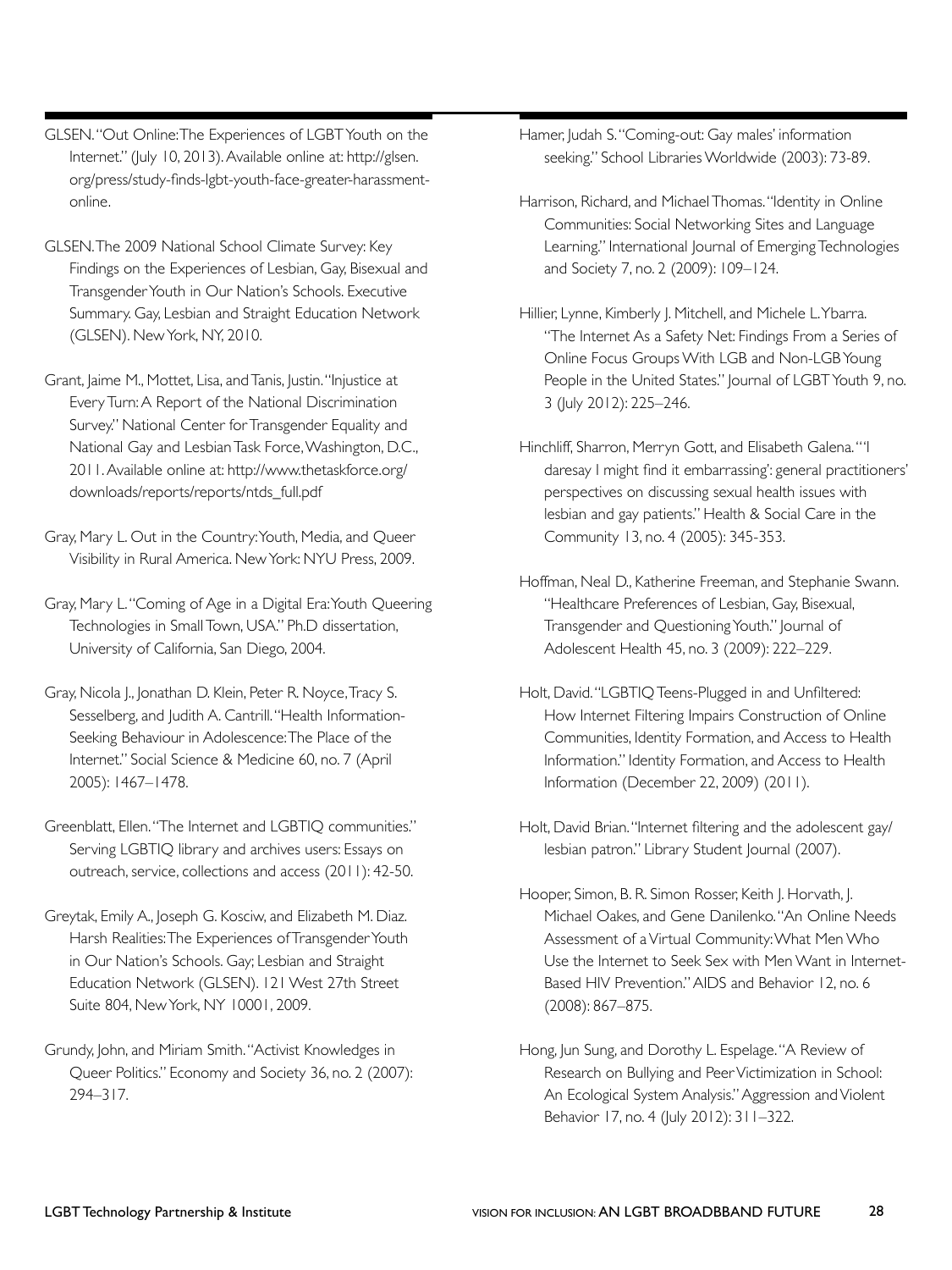- Horrigan, John. "Broadband and Jobs: African Americans Rely Heavily on Mobile Access and Social Networking in Job Search." Joint Center for Political and Economic Studies (November, 2013). Available online at: http://www. jointcenter.org/sites/default/files/upload/research/files/ Broadband%20and%20Jobs.pdf.
- Human Rights Campaign (HRC). Employment Non-Discrimination Act and The Number of States it is Still Legal to be Fired for by Identifying as LGBT.
- Available online at: http://www.hrc.org/laws-and-legislation/ federal-legislation/employment-non-discrimination-act
- Huang, Zjennifer, Na He, Eric J. Nehl, Tony Zheng, Brian D. Smith, Jin Zhang, Sarah McNabb, and Frank Y. Wong. "Social Network and Other Correlates of HIV Testing: Findings from Male Sex Workers and Other MSM in Shanghai, China." AIDS and Behavior 16, no. 4 (2012): 858–871.
- Itz, Caspar A. "The Internet: GLBT Campuslife on the Web." Journal of Homosexuality 40, no. 1 (November 30, 2000): 189.
- Jenkins, Wiley D., and Brittany Wold. "Use of the Internet for the Surveillance and Prevention of Sexually Transmitted Diseases." Microbes and Infection 14, no. 5 (May 2012): 427–437.
- Jenness, Samuel M., Alan Neaigus, Holly Hagan, Travis Wendel, Camila Gelpi-Acosta, and Christopher S. Murrill. "Reconsidering the Internet as an HIV/STD Risk for Men Who Have Sex with Men." AIDS and Behavior 14, no. 6 (July 28, 2010): 1353–1361.
- Jones, Jeremy. "Censorship or Protection?" Weekly News: South Florida's Gay Community Newspaper 26, no. 43 (July 3, 2003): 12.
- Jones, Jeremy. "Refusal to Install Porn Filters Could Cost Library Millions." Weekly News: South Florida's Gay Community Newspaper 27, no. 26 (March 4, 2004):  $10-10.$
- Kakietek, Jakub, Patrick S. Sullivan, and James D. Heffelfinger. "You've Got Male: Internet Use, Rural Residence, and Risky Sex in Men Who Have Sex With Men Recruited in 12 U.S. Cities." AIDS Education and Prevention 23, no. 2 (April 2011): 118–127.
- Kapitzke, Cushla. "Ceremony and Cybrary: Digital Libraries and the Dialectic of Place and Space." Social Alternatives 20, no. 1 (January 2001): 33–40.
- Kanuga, Mansi, and Walter D. Rosenfeld. "Adolescent Sexuality and the Internet: The Good, the Bad, and the URL." Journal of Pediatric and Adolescent Gynecology 17, no. 2 (April 2004): 117–124.
- Keegan, Andrew. "Feds Yank Gay Health Site." Southern Voice 19, no. 5 (March 10, 2006): 29–29.
- Kelly, Rebecca J., and Gregory C. Robinson. "Disclosure of Membership in the Lesbian, Gay, Bisexual, and Transgender Community by Individuals With Communication Impairments: A Preliminary Web-Based Survey." American Journal of Speech - Language Pathology (Online) 20, no. 2 (May 1, 2011): 86–94A.
- Kienzel, Olivia. "Federal Judge Issues Restraining Order Against Right-Wing Group Using Gay Wedding Photo." Frontiers Newsmagazine 23, no. 26 (April 13, 2005): 33–33.
- Kilman, Carrie. "This Is Why We Need a GSA." Teaching Tolerance no. 31 (2007): 30–36.
- Kirk, James J. "Web Assisted Career Counseling." Journal of Employment Counseling 37, no. 3 (2000): 146-159.
- Koch, Nadine S., and H. Eric Schockman. Democratizing Internet Access in the Lesbian, Gay, and Bisexual Communities. Praeger, 1998.
- Kubicek, Katrina, Julie Carpineto, Bryce McDavitt, George Weiss, and Michele D. Kipke. "Use and Perceptions of the Internet for Sexual Information and Partners: A Study of Young Men Who Have Sex with Men." Archives of Sexual Behavior 40, no. 4 (August 31, 2010): 803–816.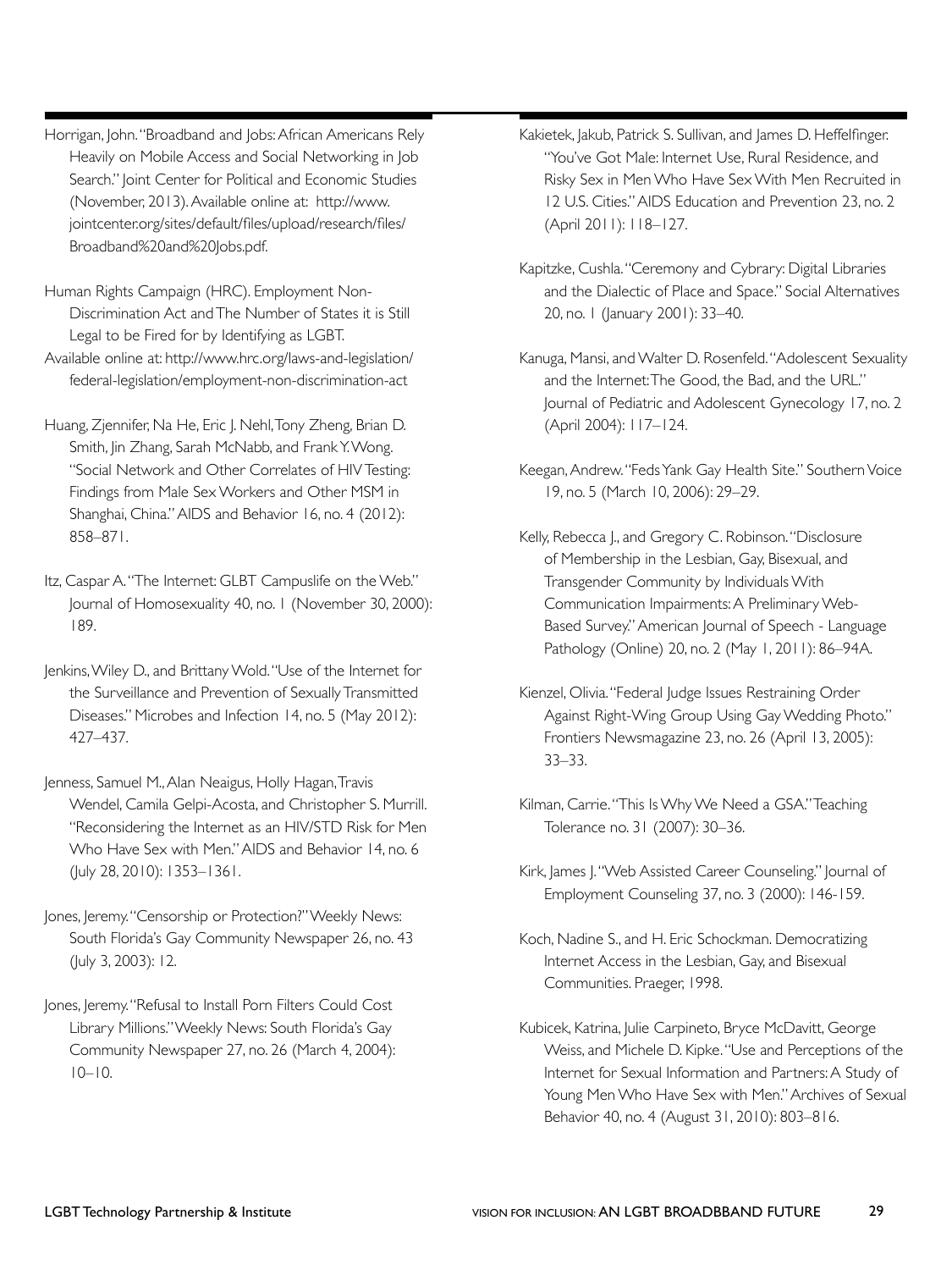LaFee, Scott. "The Political And Cultural Complications of Bullying." School Administrator 69, no. 4 (April 2012): 26–31.

- LGBT in Changing Times: Attitudes, Experiences and Growing Acceptance. Washington, DC: Pew Social & Demographic Trends, June 13, 2013.
- Lindley, Lisa L., Daniela B. Friedman, and Corrie Struble. "Becoming Visible: Assessing the Availability of Online Sexual Health Information for Lesbians." Health Promotion Practice 13, no. 4 (2012): 472–480.
- MacGillivray, Ian K. "Educational Equity for Gay, Lesbian, Bisexual, Transgendered, and Queer/questioning Students." Education and Urban Society 32, no. 3 (May 2000): 303–323.
- McBride, Tim. "Filtering Madness." Echo Magazine 15, no. 26 (September 9, 2004): 28–28.
- McKirnan, David, Eric Houston, and Marina Tolou-Shams. "Is the Web the Culprit? Cognitive Escape and Internet Sexual Risk among Gay and Bisexual Men." AIDS and Behavior 11, no. 1 (June 16, 2006): 151–160.
- Maczewski M. Exploring Identities Through the Internet: Youth Experiences Online. Child and Youth Care Forum.  $2002;31(2):111 - 129.$
- Magee, Joshua C., Louisa Bigelow, Samantha DeHaan, and Brian S. Mustanski. "Sexual Health Information Seeking Online: A Mixed-Methods Study Among Lesbian, Gay, Bisexual, and Transgender Young People." Health Education & Behavior 39, no. 3 (2012): 276–289.
- Mapuva, Jephias. "Confronting Challenges to E-Learning in Higher Education Institutions." International Journal of Education and Development Using Information and Communication Technology 5, no. 3 (2009): J1–J14.
- Marketing Charts, "LGBT Mobile Owners Use Actively Use Devices for Shopping, Travel," June, 2013. Available online at: http://www.marketingcharts.com/wp/interactive/ lgbt-mobile-owners-actively-use-devices-for-shoppingtravel-30184/
- Mehra, Bharat, and Donna Braquet. "Progressive LGBTQ reference: coming out in the 21st century." Reference Services Review 39, no. 3 (2011): 401-422.
- Mehra, Bharat, Cecelia Merkel, and Ann Peterson Bishop. "The internet for empowerment of minority and marginalized users." New Media & Society 6, 6 (2004): 781-802.
- Moskowitz, David A., Dan Melton, and Jill Owczarzak. "PowerON: The Use of Instant Message Counseling and the Internet to Facilitate HIV/STD Education and Prevention." Patient Education and Counseling 77, no. 1 (2009): 20–26.
- Mowlabocus, S. "Revisiting Old Haunts through New Technologies: Public (homo)sexual Cultures in Cyberspace." International Journal of Cultural Studies 11, no. 4 (December 1, 2008): 419–439.
- Muessig, Kathryn E., Emily C. Pike, Beth Fowler, Sara LeGrand, Jeffrey T. Parsons, Sheana S. Bull, Patrick A. Wilson, David A. Wohl, and Lisa B. Hightow-Weidman. "Putting Prevention in Their Pockets: Developing Mobile Phone-Based HIV Interventions for Black Men Who Have Sex with Men." AIDS Patient Care and STDs 27, no. 4 (April 2013): 211–222.
- Mulligan, Ea, and Mary Heath. "Seeking open minded doctorshow women who identify as bisexual, queer or lesbian seek quality health care." Australian family physician 36, no. 6 (2007): 469-471.
- "Multimedia, Online, Internet; Comcast and NBCUniversal Named Among America's 'Best Places To Work' For LGBT People." Politics & Government Business (November 29, 2012).
- Nguyen, Phuong, Judy Gold, Alisa Pedrana, Shanton Chang, Steve Howard, Olivia Ilic, Margaret Hellard, and Mark Stoove. "Sexual Health Promotion on Social Networking Sites: A Process Evaluation of the FaceSpace Project." Journal of Adolescent Health 53, no. 1 (July 2013): 98– 104.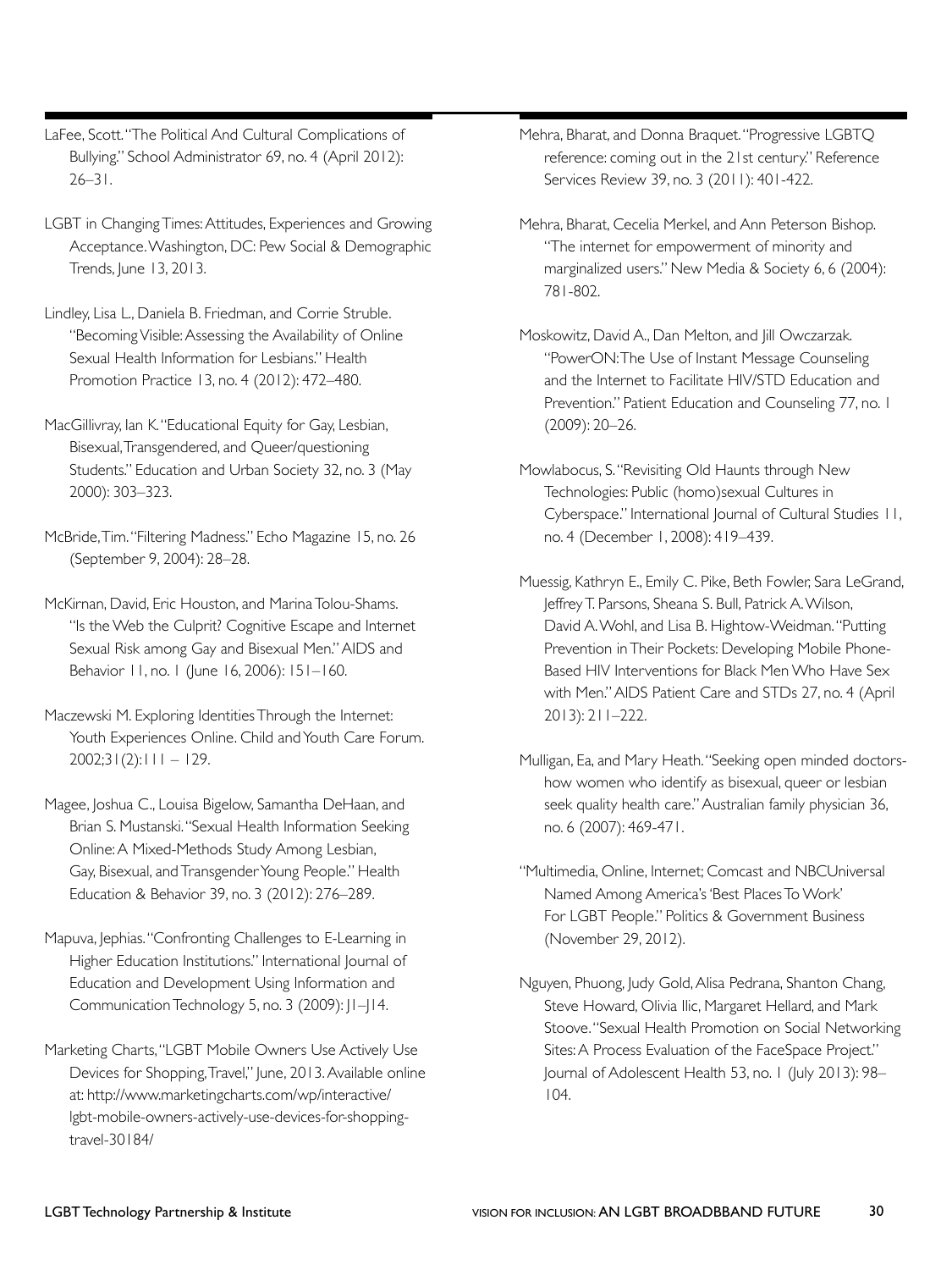O'Riordan, Kate, and David J. Phillips, eds. Queer online: Media technology and sexuality. Vol. 40. Peter Lang, 2007.

Oswald, Ramona Faith, and Linda S. Culton. "Under the Rainbow: Rural Gay Life and Its Relevance for Family Providers\*." Family Relations 52, no. 1 (2003): 72-81.

Peters, Brad, and Diana Swanson. "Queering the Conflicts: What LGBT Students Can Teach Us in the Classroom and Online." Computers and Composition 21, no. 3 (September 2004): 295–313.

Peterson, Jennifer L. "You Have to Be Positive.' Social Support Processes of an Online Support Group for Men Living with HIV." Communication Studies 60, no. 5 (November 2009).

Pew Research Center. A Survey of LGBT Americans: Attitudes, Experiences and Values in Changing Times. Washington, DC: Pew Social & Demographic Trends, June 13, 2013. http://www.pewsocialtrends.org/2013/06/13/asurvey-of-lgbt-americans/

Poeter, Damon. "Ex-Rutgers Student Sentenced to 30 Days for Webcam Cyberbullying." PC Magazine (May 2012):  $|-|$ .

Polonijo, Andrea N., and Brooke A. Hollister. "Normalcy, Boundaries, and Heterosexism: An Exploration of Online Lesbian Health Queries." Journal of Gay & Lesbian Social Services 23, no. 2 (April 2011): 165–187.

Quillen, Ian. "ACLU Files First School Suit Over LGBT Website Filtering." Education Week 31, no. 1 (August 24, 2011).

Quillen, Ian. "ACLU: Campaign Against LGBT Filtering Is Effective." Education Week 31, no. 7 (October 12, 2011).

Rhoades, Mindi. "Disrupting Discourses Digitally for LGBTQ Rights." Journal of Cultural Research in Art Education 29 (2011): 47–64.

Ring, Niamh. "Gay Financial Network Landing Big-Name Allies." American Banker 164, no. 141 (July 26, 1999): 10. Rosenberger, Joshua G., Michael Reece, David S. Novak, and Kenneth H. Mayer. "The Internet as a Valuable Tool for Promoting a New Framework for Sexual Health among Gay Men and Other Men Who Have Sex with Men." AIDS and Behavior 15, no. S1 (February 18, 2011): 88– 90.

Rothbauer, Paulette. "The Internet in the Reading Accounts of Lesbian and Queer Young Women: Failed Searches and Unsanctioned Reading." Canadian Journal of Information & Library Sciences 28, no. 4 (December 2004): 89–110.

Sánchez, John Paul, Susan Hailpern, Carla Lowe, and Yvette Calderon. "Factors Associated With Emergency Department Utilization By Urban Lesbian, Gay, And Bisexual Individuals." Journal of Community Health 32, no. 2 (April 2007): 149–56.

Sanlo, Ronni. "Lesbian, Gay, and Bisexual College Students: Risk, Resiliency, and Retention." Journal of College Student Retention 6, no. 1 (2005 2004): 97–110.

Seçkin, Gül. "Cyber Patients Surfing the Medical Web: Computer-Mediated Medical Knowledge and Perceived Benefits." Computers in Human Behavior 26, no. 6 (November 2010): 1694–1700.

Shapiro, Eve. "'Trans'cending Barriers: Transgender Organizing on the Internet." Journal of Gay & Lesbian Social Services 16, no. 3/4 (July 2004): 165–179.

Silenzio VM, Pena | B, Duberstein PR, Cerel |, Knox KL. Sexual orientation and risk factors for suicidal ideation and suicide attempts among adolescents and young adults. American Journal of Public Health. 2007;97(11):2017– 2019.

Silenzio, Vincent M.B., Paul R. Duberstein, Wan Tang, Naiji Lu, Xin Tu, and Christopher M. Homan. "Connecting the Invisible Dots: Reaching Lesbian, Gay, and Bisexual Adolescents and Young Adults at Risk for Suicide through Online Social Networks." Social Science & Medicine 69, no. 3 (August 2009): 469–474.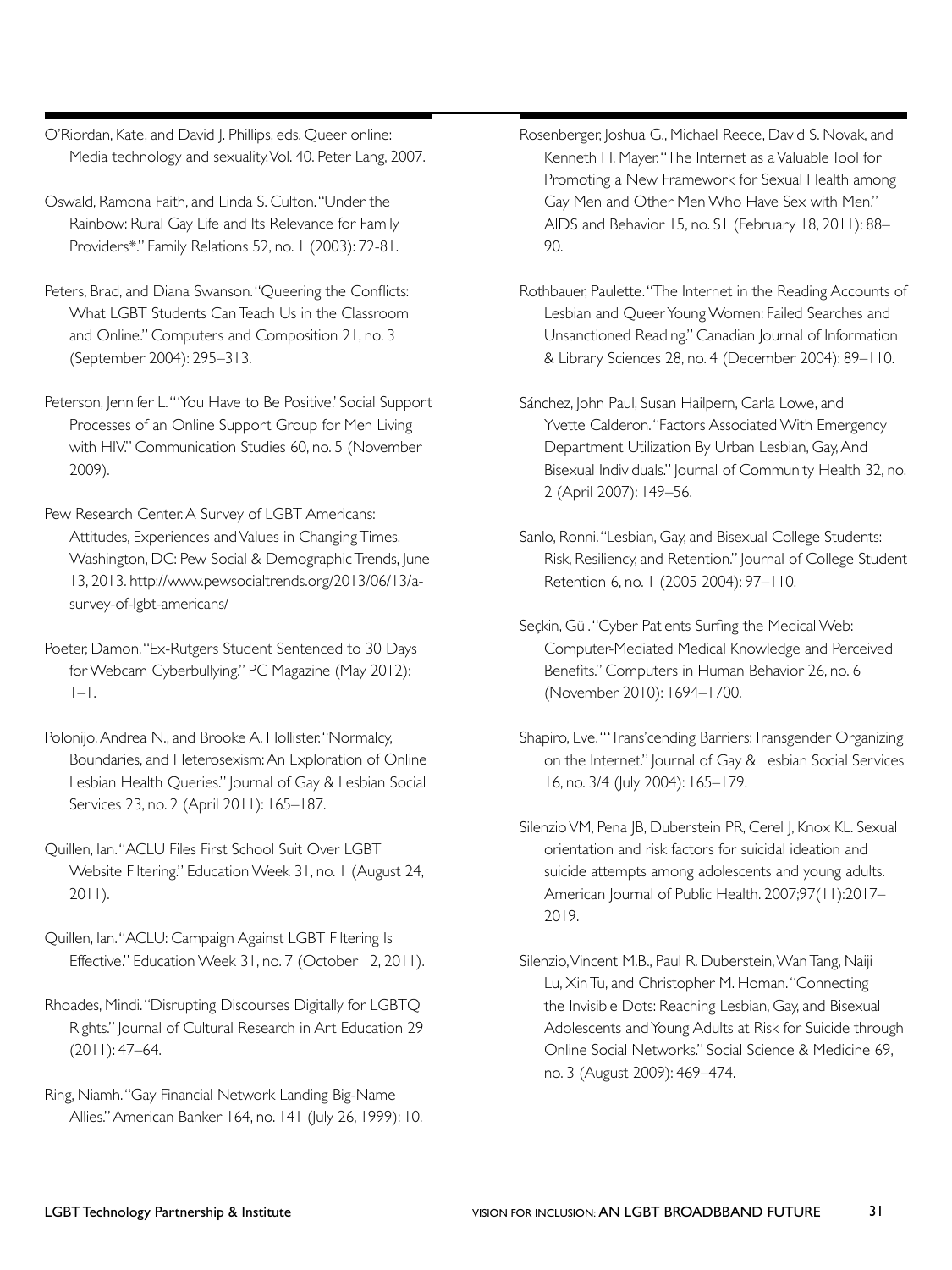Steele, Leah S., Jill M. Tinmouth, and Annie Lu. "Regular health care use by lesbians: a path analysis of predictive factors." Family Practice 23, no. 6 (2006): 631-636.

Storts-Brinks, Karyn. "Censorship Online: One School Librarian's Journey to Provide Access to LGBT Resources." Knowledge Quest 39, no. 1 (2010): 22-28.

- Strauss, Sarah A. "The Legacy of Brown: Implications for Equal Educational Opportunities for Gay, Lesbian, and Bisexual Students." Teachers College Record 107, no. 3 (March 2005): 424–452.
- Taylor, Jami Kathleen. "Targeting the Information Needs of Transgender Individuals." Current Studies in Librarianship 26, no. 1/2 (Spring/Fall 2002): 85–110.
- Treat, Alena R., and Becky Whittenburg. "Gifted Gay, Lesbian, Bisexual, and Transgender Annotated Bibliography: A Resource for Educators of Gifted Secondary GLBT Students." Journal of Advanced Academics 17, no. 4 (Summer 2006): 230–243,285.

Varjas, Kris, Joel Meyers, Sarah Kiperman, and Alice Howard. "Technology Hurts? Lesbian, Gay, and Bisexual Youth Perspectives of Technology and Cyberbullying." Journal of School Violence 12, no. 1 (January 2013): 27–44.

- Veinot, Tiffany Christine, Chrysta Cathleen Meadowbrooke, Jimena Loveluck, Andrew Hickok, and Jose Artruro Bauermeister. "How 'Community' Matters for How People Interact With Information: Mixed Methods Study of Young Men Who Have Sex With Other Men." Journal of Medical Internet Research 15, no. 2 (2013): 180–200.
- Watstein, Sarah Barbara, Melinda Gales, and Stephen E. Stratton. "Reference on the Web: Gay, Lesbian, Bisexual, and Transgendered E-Reference Sources." The Booklist 97, no. 19/20 (June 1, 2001): 1922–1926.

"Wells Fargo & Company; Wells Fargo Named on 'Best Places to Work for LGBT Equality' List by the Human Rights Campaign." Politics & Government Business (December 6, 2012).

- Wright, Paul J., and Christopher J. McKinley. "Mental Health Resources for LGBT Collegians: A Content Analysis of College Counseling Center Web Sites." Journal of Homosexuality 58, no. 1 (December 30, 2010): 138–147.
- Zacko-Smith, Jeffrey D., and Pritchy G. Smith. "Recognizing and Utilizing Queer Pedagogy: A Call for Teacher Education to Reconsider the Knowledge Base on Sexual Orientation for Teacher Education Programs." Multicultural Education 18, no. 1 (2010): 2–9.
- Zapalska, Alina, and Dallas Brozik. "Learning Styles and Online Education." Campus - Wide Information Systems 24, no. 1 (2007): 6.

## *Methodology*

Because the make up of LGBT communities is diverse, from the start of this project, it was the goal of this research to be as inclusive as possible. The researchers performed an exhaustive review of available research, data and information about the intersection of LGBT communities and technology. The research was also refined to identify the most salient points that overlapped with the National Broadband Plan, the potential impacts on public policy and LGBT communities. Drafts of the initial research were circulated among additional academics and scholars for additional input. A draft of the paper was then opened for public comments on the Internet from March 21 until April 7th. Announcements were made on Twitter and Facebook to broadly solicit input, comments and feedback from all organizations and individuals. The comments and feedback were incorporated as appropriate. The final release of the paper was made on June 26, 2014 on Capitol Hill where the authors discussed their work.